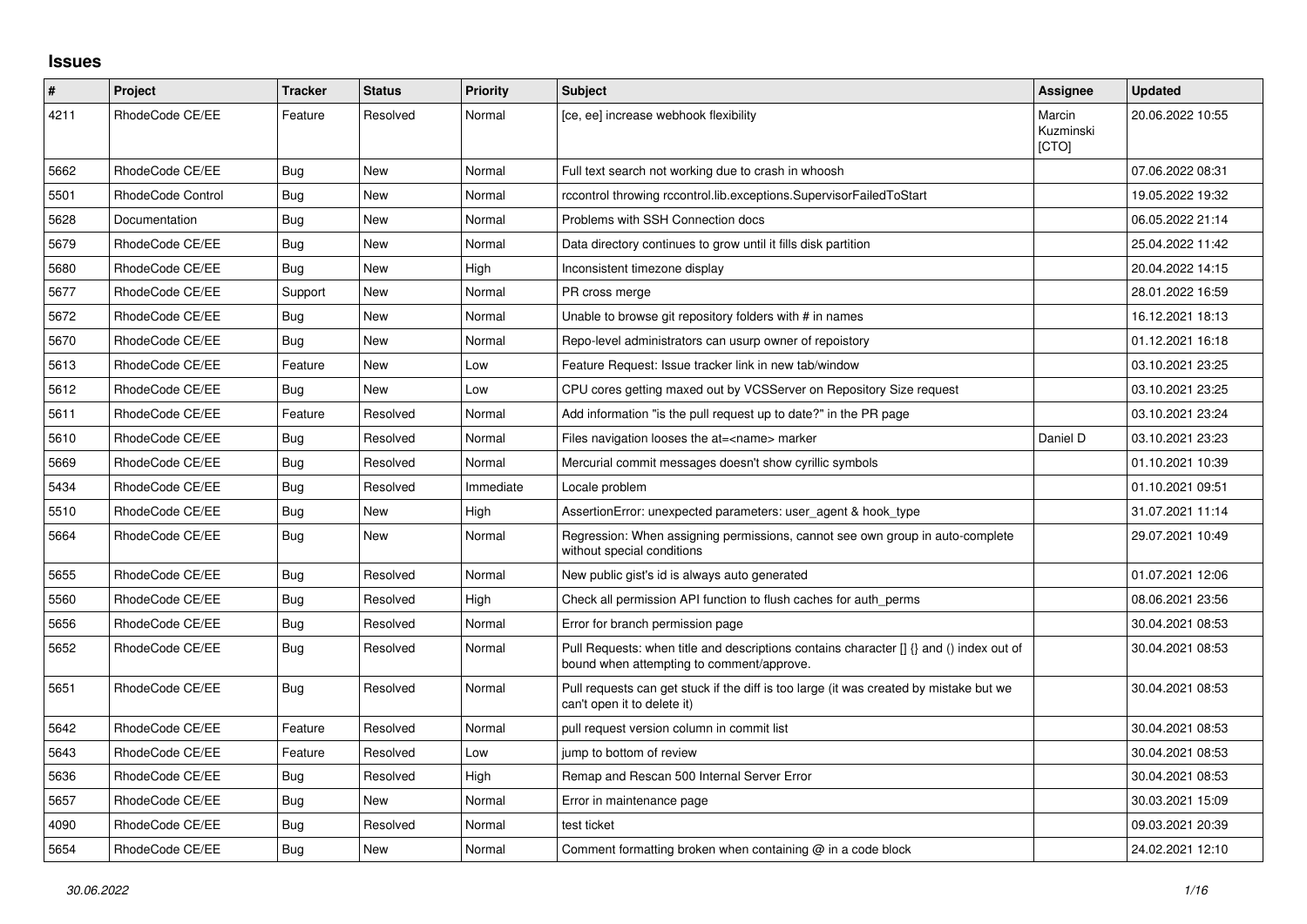| $\pmb{\#}$ | Project         | <b>Tracker</b> | <b>Status</b> | <b>Priority</b> | <b>Subject</b>                                                                                                     | Assignee                     | <b>Updated</b>   |
|------------|-----------------|----------------|---------------|-----------------|--------------------------------------------------------------------------------------------------------------------|------------------------------|------------------|
| 5653       | RhodeCode CE/EE | Feature        | <b>New</b>    | Normal          | Extend SSH clone to support cloning by repo id.                                                                    | Marcin<br>Kuzminski<br>[CTO] | 17.02.2021 12:58 |
| 5638       | RhodeCode CE/EE | Feature        | New           | Normal          | Add "Copy full url path" button                                                                                    |                              | 05.02.2021 20:23 |
| 5600       | RhodeCode CE/EE | Feature        | <b>New</b>    | Normal          | Change default repository landing page                                                                             |                              | 27.01.2021 01:04 |
| 5645       | RhodeCode CE/EE | Bug            | New           | High            | Rhodecode returns 400 Bad request on huge mercurial repos                                                          |                              | 18.12.2020 06:29 |
| 5649       | RhodeCode CE/EE | Bug            | New           | Normal          | test-file-upload                                                                                                   |                              | 17.12.2020 23:08 |
| 5644       | RhodeCode CE/EE | Bug            | New           | Normal          | PR inks to comments not working if files are collapsed                                                             |                              | 02.12.2020 10:42 |
| 5635       | RhodeCode CE/EE | Feature        | Resolved      | Normal          | Remember column sorted by of the "Pull Requests You Participate In" table                                          |                              | 30.11.2020 22:30 |
| 5641       | RhodeCode CE/EE | Feature        | <b>New</b>    | Normal          | "Add draft" / (x) button usability                                                                                 |                              | 30.11.2020 20:53 |
| 5639       | RhodeCode CE/EE | Support        | New           | High            | 500 Internal Server Error   The server has either erred  after importing Database<br>from backup                   |                              | 22.11.2020 09:15 |
| 5637       | RhodeCode CE/EE | Feature        | <b>New</b>    | Normal          | Clone URL templates - add per repository/namespace                                                                 |                              | 29.10.2020 09:38 |
| 5633       | RhodeCode CE/EE | Bug            | Resolved      | Normal          | Moderately large pull requests fail because inefficient use of reviewer_data_json<br>column in pull_requests table |                              | 12.10.2020 23:13 |
| 4183       | RhodeCode CE/EE | Feature        | Resolved      | Normal          | Different roles for PR reviewers                                                                                   | Daniel D                     | 12.10.2020 23:13 |
| 5634       | RhodeCode CE/EE | Bug            | Resolved      | Normal          | Quick Search Toolbar bugs out if pull request contains unicode double quote<br>character "                         |                              | 12.10.2020 23:13 |
| 5632       | RhodeCode CE/EE | Bug            | New           | Normal          | Missing Parent Folder for Personal Repo lacks proper handling                                                      |                              | 03.08.2020 07:56 |
| 5631       | RhodeCode CE/EE | Feature        | New           | Normal          | Change target of PR                                                                                                |                              | 31.07.2020 17:05 |
| 5574       | RhodeCode CE/EE | Feature        | Resolved      | Normal          | hg: Information for external hooks                                                                                 |                              | 30.07.2020 15:40 |
| 5622       | RhodeCode CE/EE | Bug            | Resolved      | High            | Upgrade from 4.18.3 to 4.19.3 broke all PRs                                                                        |                              | 28.07.2020 16:44 |
| 5623       | RhodeCode CE/EE | Bug            | Resolved      | Normal          | Credentials for remote repository URL leaking in Repository Header                                                 |                              | 22.07.2020 00:47 |
| 5630       | RhodeCode CE/EE | Bug            | New           | Normal          | Inline comments do not follow the line of code                                                                     |                              | 21.07.2020 11:25 |
| 5629       | RhodeCode CE/EE | <b>Bug</b>     | New           | Normal          | Diff truncated on small files                                                                                      |                              | 21.07.2020 08:58 |
| 5531       | RhodeCode Tools | Bug            | <b>New</b>    | Normal          | rhodecode-index: default cli opts overwrite given mapping file                                                     |                              | 17.07.2020 17:36 |
| 5627       | Documentation   | Bug            | New           | Normal          | Immediate re-run of rhodecode-index throws warnings on some repos (and suggests<br>rebuild from scratch)           |                              | 02.07.2020 19:41 |
| 5626       | RhodeCode CE/EE | Bug            | <b>New</b>    | Normal          | Whoosh full-text indexing is fully indexing all repos, not recognizing forks                                       |                              | 02.07.2020 19:24 |
| 5625       | Documentation   | Bug            | New           | Normal          | Feedback on RhodeCode Full-text search docs                                                                        |                              | 02.07.2020 19:22 |
| 5624       | RhodeCode CE/EE | <b>Bug</b>     | New           | Normal          | Timeout when trying to test SMTP email configuration                                                               |                              | 01.07.2020 20:01 |
| 5621       | RhodeCode CE/EE | <b>Bug</b>     | Resolved      | Urgent          | LDAP + User Groups authentication plugin not working after upgrade to 4.19.x                                       |                              | 15.06.2020 17:56 |
| 5620       | RhodeCode CE/EE | <b>Bug</b>     | Resolved      | Normal          | Regression of mail rendering in Thunderbird                                                                        |                              | 15.06.2020 16:45 |
| 5619       | RhodeCode CE/EE | Bug            | Resolved      | Normal          | Setting Landing Commit to SVN Trunk results in Files tab hitting a 404                                             |                              | 04.06.2020 23:51 |
| 5601       | RhodeCode CE/EE | Feature        | Resolved      | Normal          | Default navigation should be by branch name not commit id                                                          |                              | 04.06.2020 23:51 |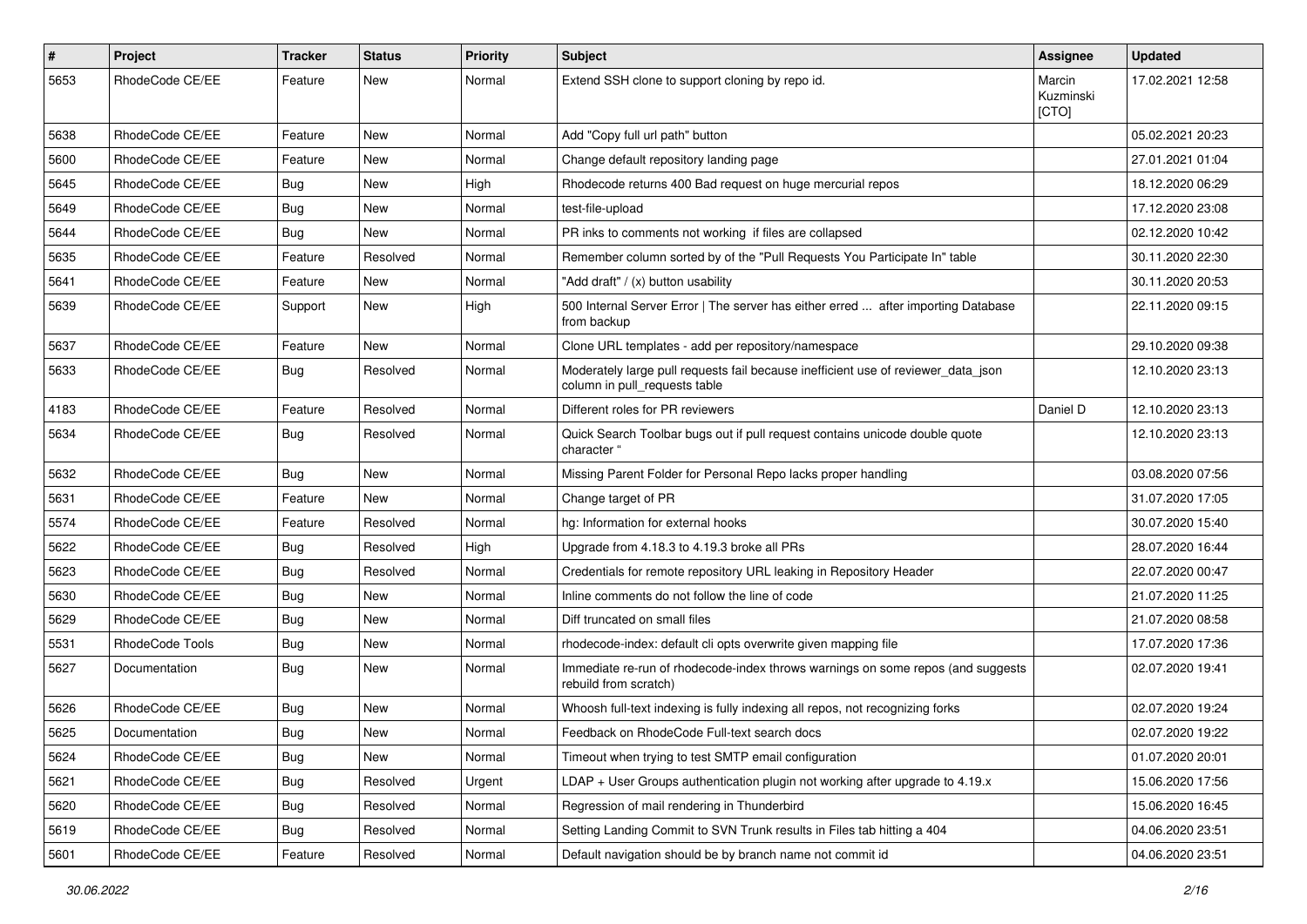| $\vert$ # | Project         | Tracker    | <b>Status</b> | <b>Priority</b> | Subject                                                                                        | Assignee            | <b>Updated</b>   |
|-----------|-----------------|------------|---------------|-----------------|------------------------------------------------------------------------------------------------|---------------------|------------------|
| 5590      | RhodeCode CE/EE | <b>Bug</b> | New           | Normal          | Pull Request creation takes 2 minutes                                                          |                     | 28.05.2020 20:48 |
| 5523      | RhodeCode CE/EE | <b>Bug</b> | Resolved      | High            | user from AD is asked to change his password when logs in.                                     | Thierry<br>Wynsdau  | 28.05.2020 20:28 |
| 5516      | RhodeCode CE/EE | Support    | Resolved      | High            | Cannot log into RhodeCode                                                                      | Thierry<br>Wynsdau  | 28.05.2020 20:28 |
| 5555      | RhodeCode CE/EE | <b>Bug</b> | Resolved      | Normal          | Making Repository Public does not update the Default User Permissions                          |                     | 28.05.2020 20:26 |
| 5594      | RhodeCode CE/EE | <b>Bug</b> | Resolved      | Normal          | Credentials in Repository Settings for Pull requests are exposed                               |                     | 28.05.2020 20:25 |
| 5618      | RhodeCode CE/EE | Support    | New           | Normal          | Getting HTTP 502 Bad Gateway when trying to push (or clone) on a slow network                  |                     | 27.05.2020 21:56 |
| 5561      | RhodeCode CE/EE | <b>Bug</b> | Resolved      | Normal          | PR diff doesn't update when target changes                                                     |                     | 21.05.2020 11:53 |
| 5617      | RhodeCode CE/EE | Feature    | New           | Normal          | Allow PRs to non-head bookmarks                                                                |                     | 20.05.2020 12:25 |
| 5615      | RhodeCode CE/EE | Feature    | Resolved      | Normal          | Misleading message in PR diff view "File was deleted in this version"                          | Daniel D            | 23.04.2020 17:40 |
| 5614      | RhodeCode CE/EE | Feature    | Resolved      | Normal          | Show context function name in hg diffs                                                         |                     | 23.04.2020 13:43 |
| 5583      | RhodeCode CE/EE | Feature    | Resolved      | Normal          | rcextensions hook for pull request comment                                                     |                     | 23.04.2020 13:42 |
| 5596      | RhodeCode CE/EE | <b>Bug</b> | Resolved      | Normal          | Pull Request duplicated after description edit                                                 |                     | 14.04.2020 13:28 |
| 5606      | RhodeCode CE/EE | <b>Bug</b> | Resolved      | High            | SVN + ssh subdirectory failure                                                                 | Daniel D            | 09.04.2020 03:29 |
| 5599      | RhodeCode CE/EE | Bug        | Resolved      | Normal          | SVN navigation to trunk fails                                                                  | Daniel D            | 04.04.2020 11:21 |
| 5609      | RhodeCode CE/EE | Support    | Resolved      | Normal          | Change git diff algorithm                                                                      |                     | 31.03.2020 22:08 |
| 5608      | RhodeCode CE/EE | <b>Bug</b> | Resolved      | High            | svn+ssh user set incorrectly                                                                   | Daniel D            | 31.03.2020 18:21 |
| 5605      | RhodeCode CE/EE | <b>Bug</b> | Resolved      | Normal          | Cannot set subversion compatibility to 1.10                                                    |                     | 30.03.2020 17:27 |
| 5602      | RhodeCode CE/EE | Feature    | Resolved      | Normal          | Copy full path only copies partial                                                             | Daniel D            | 30.03.2020 16:04 |
| 5604      | RhodeCode CE/EE | Bug        | Resolved      | High            | Search error on second result page                                                             | Daniel D            | 30.03.2020 16:01 |
| 5603      | RhodeCode CE/EE | Feature    | Resolved      | Normal          | Code search - highlight matching search terms                                                  |                     | 30.03.2020 11:16 |
| 5585      | RhodeCode CE/EE | Feature    | Resolved      | Normal          | Minimize downtime on rccontrol upgrade                                                         |                     | 27.03.2020 09:45 |
| 5598      | Documentation   | Bug        | New           | Low             | Typo in force delete command                                                                   |                     | 19.03.2020 20:10 |
| 5595      | RhodeCode CE/EE | Feature    | New           | Normal          | Group code review mail notification                                                            |                     | 03.03.2020 10:17 |
| 3981      | RhodeCode CE/EE | Feature    | Resolved      | Normal          | Add cloud hosting like Gitlab, GitHub                                                          |                     | 02.03.2020 09:14 |
| 5593      | RhodeCode CE/EE | Support    | New           | Normal          | SSH connections                                                                                |                     | 17.02.2020 16:18 |
| 5576      | RhodeCode CE/EE | <b>Bug</b> | Resolved      | High            | Hosting many repositories                                                                      | Craig Fairhurst     | 12.02.2020 12:55 |
| 5591      | Documentation   | Support    | New           | Normal          | documentation typo                                                                             |                     | 04.02.2020 19:43 |
| 5587      | RhodeCode CE/EE | Bug        | Resolved      | Normal          | Broken metatags in 4.18.1                                                                      | <b>Marcin Lulek</b> | 29.01.2020 11:46 |
| 5586      | RhodeCode CE/EE | Feature    | New           | Normal          | @mention should be a link                                                                      |                     | 29.01.2020 11:46 |
| 5581      | RhodeCode CE/EE | Feature    | Resolved      | Normal          | expose `send_email` option in the HTTP API, for `comment_commit` and<br>`comment_pull_request` | Daniel D            | 29.01.2020 11:46 |
| 5588      | RhodeCode CE/EE | <b>Bug</b> | New           | Normal          | wrong rendering of issue tracker pattern                                                       |                     | 29.01.2020 11:24 |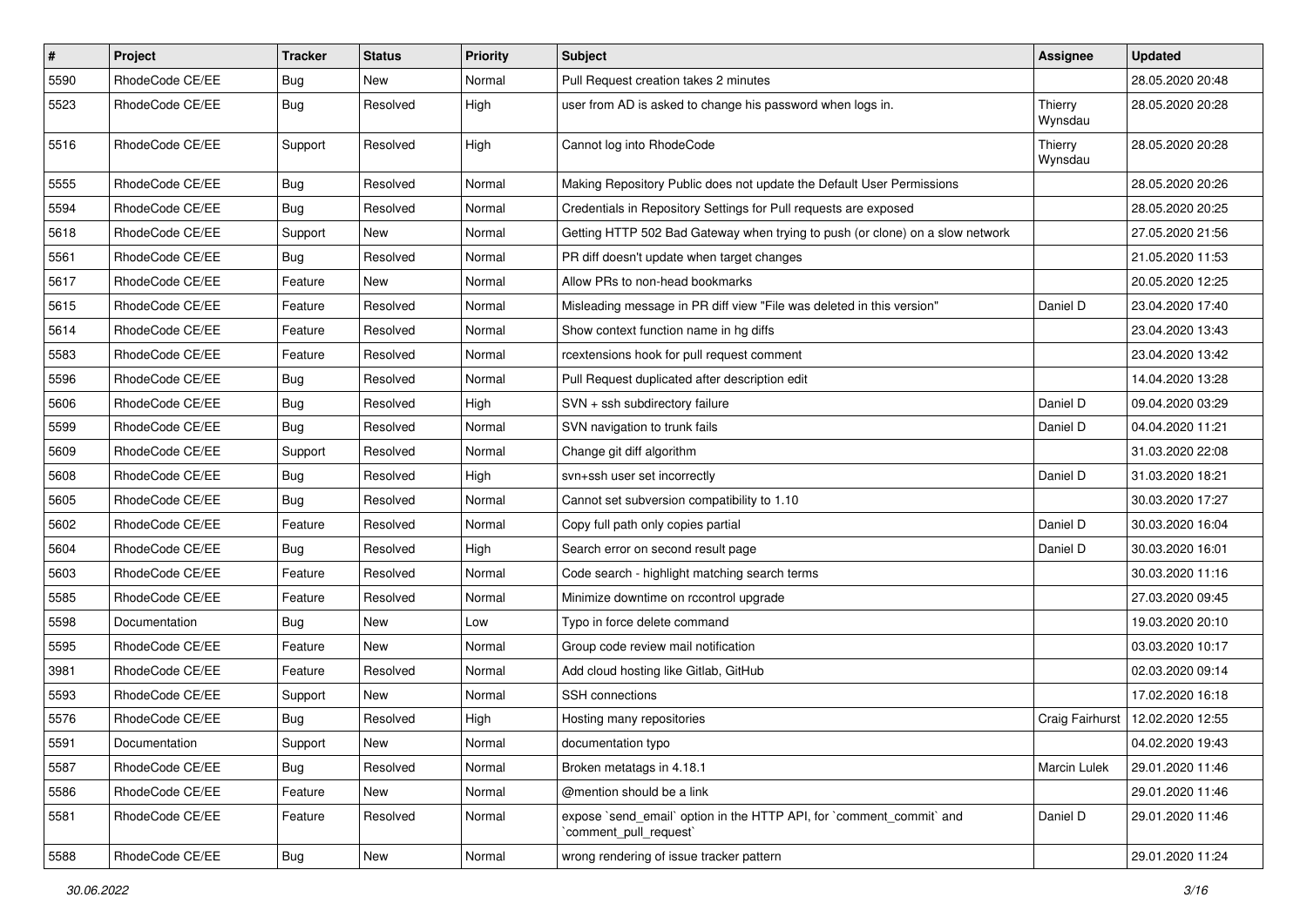| $\sharp$ | <b>Project</b>    | <b>Tracker</b> | <b>Status</b> | <b>Priority</b> | <b>Subject</b>                                                                                  | Assignee                     | <b>Updated</b>   |
|----------|-------------------|----------------|---------------|-----------------|-------------------------------------------------------------------------------------------------|------------------------------|------------------|
| 5584     | RhodeCode CE/EE   | Feature        | New           | Normal          | "update pull request link" message on vcs client                                                |                              | 23.01.2020 10:32 |
| 4155     | RhodeCode CE/EE   | <b>Bug</b>     | Resolved      | Low             | Date of Last Change is not displayed correctly                                                  | Marcin<br>Kuzminski<br>[CTO] | 21.01.2020 02:20 |
| 5229     | RhodeCode CE/EE   | Task           | Resolved      | Normal          | add support for https://clipboardjs.com/                                                        |                              | 21.01.2020 02:19 |
| 5469     | RhodeCode CE/EE   | Feature        | Resolved      | Normal          | elastisearch > 2.x not supported ?                                                              |                              | 21.01.2020 02:19 |
| 5518     | RhodeCode CE/EE   | <b>Bug</b>     | Resolved      | Normal          | Zero-sized files in /rhodecode/config/rcextensions/examples                                     |                              | 21.01.2020 02:18 |
| 5368     | RhodeCode CE/EE   | Feature        | Resolved      | Normal          | Mercurial: Close branch before merging it                                                       | Mathieu Cantin               | 21.01.2020 02:11 |
| 5272     | RhodeCode CE/EE   | Feature        | Resolved      | Normal          | Pull Request checklist                                                                          |                              | 21.01.2020 02:09 |
| 5554     | RhodeCode CE/EE   | Support        | Resolved      | Normal          | How to increase number of commits shown in pagination on dashboard and<br>changelog             |                              | 21.01.2020 02:08 |
| 5569     | RhodeCode CE/EE   | <b>Bug</b>     | Resolved      | Normal          | SshWrapper error                                                                                |                              | 21.01.2020 02:02 |
| 5579     | RhodeCode CE/EE   | Bug            | Resolved      | Normal          | JS bug when a commit message can be parsed as a number                                          | Daniel D                     | 20.01.2020 10:04 |
| 5575     | RhodeCode CE/EE   | <b>Bug</b>     | Resolved      | Low             | Filtering username containing '-' does not work in Admin audit log panel                        |                              | 20.01.2020 10:04 |
| 5567     | RhodeCode CE/EE   | <b>Bug</b>     | Resolved      | High            | Error after PR was updated                                                                      |                              | 20.01.2020 10:04 |
| 5573     | RhodeCode CE/EE   | Bug            | Resolved      | Normal          | Wrong notification Base Url for Email-Integrations                                              |                              | 16.01.2020 08:53 |
| 5582     | RhodeCode Control | Feature        | New           | Normal          | Add the version number of a PR in the HTTP API                                                  |                              | 15.01.2020 10:45 |
| 5556     | RhodeCode CE/EE   | <b>Bug</b>     | <b>New</b>    | Normal          | After upgrade RhodeCode Enterprise, pull request via API adds repo owner as<br>default reviewer |                              | 01.01.2020 13:09 |
| 5200     | RhodeCode CE/EE   | Task           | New           | Normal          | investigate search improvements                                                                 |                              | 16.12.2019 16:04 |
| 5541     | RhodeCode CE/EE   | Support        | New           | Normal          | <b>SVN Settings: Repository Patterns</b>                                                        |                              | 16.12.2019 15:35 |
| 5557     | RhodeCode CE/EE   | <b>Bug</b>     | Resolved      | Normal          | Consider removing slashes from the RSS feed names                                               |                              | 31.10.2019 19:54 |
| 5571     | RhodeCode CE/EE   | <b>Bug</b>     | Resolved      | Normal          | redmine does not work with firefox any more                                                     |                              | 25.10.2019 12:38 |
| 5570     | RhodeCode CE/EE   | Bug            | New           | Normal          | Remap repositories always fail in RhodeCode community                                           |                              | 04.10.2019 14:50 |
| 5507     | RhodeCode CE/EE   | Bug            | Resolved      | Normal          | Markdown rendering needs improvement                                                            |                              | 15.08.2019 15:40 |
| 5553     | RhodeCode CE/EE   | Bug            | New           | Normal          | Exceptions Tracker - Exception ID: 140095575901360 after upgrade to the lastes<br>version       | Thierry<br>Wynsdau           | 10.07.2019 10:33 |
| 5558     | RhodeCode CE/EE   | Bug            | Resolved      | Low             | Commit compare window covers text                                                               |                              | 08.07.2019 18:12 |
| 5399     | RhodeCode CE/EE   | <b>Bug</b>     | In Progress   | High            | Issues with Git LFS integration                                                                 |                              | 07.07.2019 22:21 |
| 5548     | RhodeCode CE/EE   | Feature        | <b>New</b>    | Normal          | Initial Search API                                                                              | Peter Colledge               | 07.07.2019 22:21 |
| 5513     | RhodeCode CE/EE   | Bug            | Resolved      | High            | Gist: GitHub flavoured markdown gist creation fails                                             |                              | 07.07.2019 22:21 |
| 5559     | RhodeCode CE/EE   | Bug            | New           | Normal          | Timezone handling issue on repos list                                                           |                              | 07.07.2019 22:19 |
| 5552     | RhodeCode CE/EE   | Feature        | New           | High            | PR dependency across repos                                                                      |                              | 22.06.2019 01:15 |
| 5551     | Documentation     | Bug            | New           | Normal          | Mention Large File and LFS in the Backup page                                                   |                              | 21.04.2019 20:58 |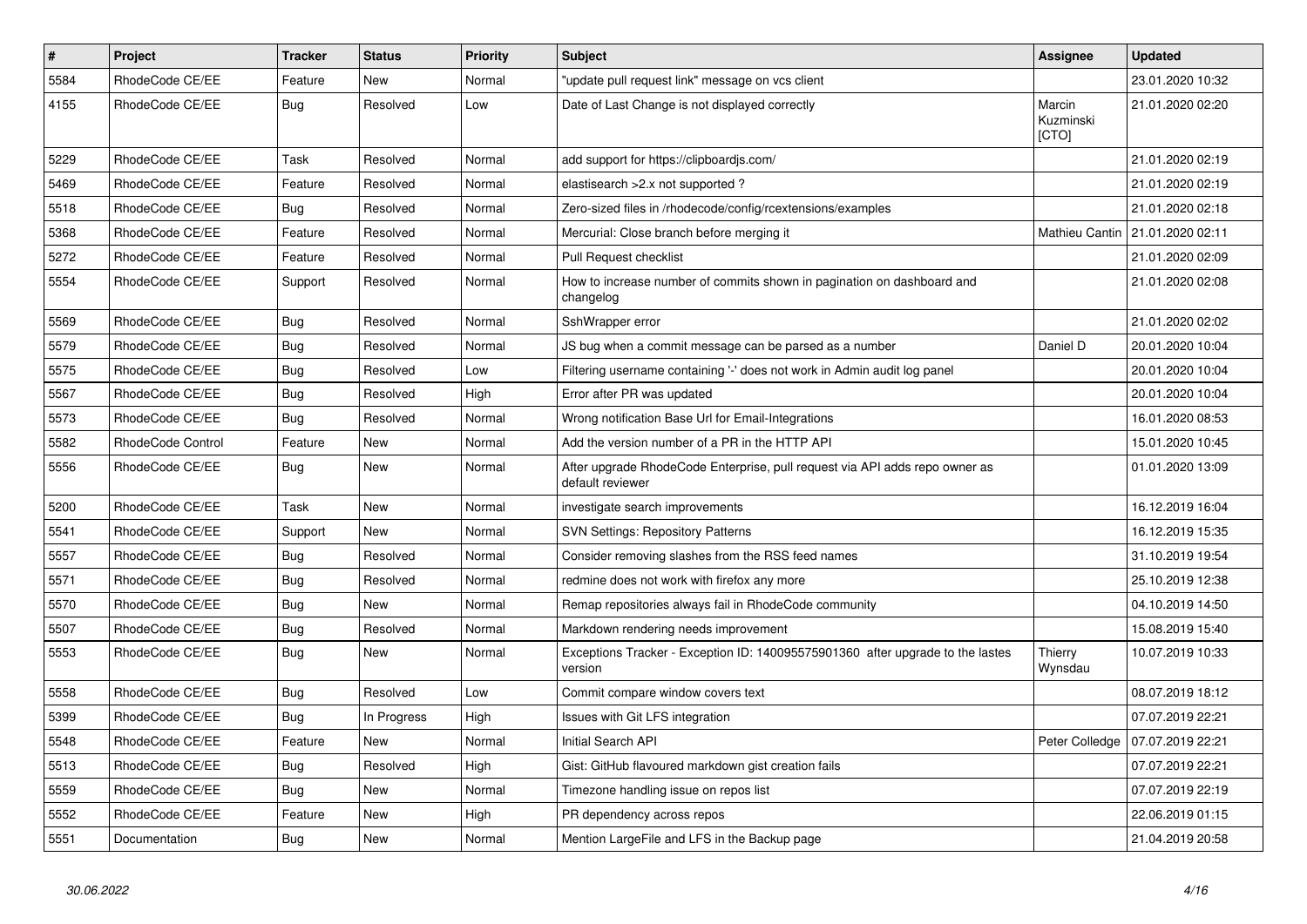| $\pmb{\#}$ | Project                  | <b>Tracker</b> | <b>Status</b> | <b>Priority</b> | Subject                                                                                                                           | <b>Assignee</b>              | <b>Updated</b>   |
|------------|--------------------------|----------------|---------------|-----------------|-----------------------------------------------------------------------------------------------------------------------------------|------------------------------|------------------|
| 5550       | RhodeCode CE/EE          | Bug            | New           | Normal          | 500 Internal Server Error   The server has either erred or is incapable of performing<br>the requested operation.                 |                              | 18.04.2019 17:12 |
| 5395       | RhodeCode CE/EE          | Support        | Resolved      | Normal          | Svn protocols and performance                                                                                                     |                              | 04.04.2019 18:08 |
| 5494       | RhodeCode CE/EE          | Bug            | <b>New</b>    | Normal          | rccontrol's python package management causes slow VCS SSH                                                                         |                              | 02.04.2019 11:56 |
| 5546       | RhodeCode CE/EE          | Support        | Resolved      | Normal          | experiments with mercurial 4.9                                                                                                    |                              | 26.03.2019 09:23 |
| 5547       | RhodeCode CE/EE          | Bug            | <b>New</b>    | Normal          | UI not consistent between Firefox and Chrome                                                                                      |                              | 01.03.2019 23:35 |
| 5536       | RhodeCode CE/EE          | Feature        | Resolved      | Low             | Ability to disable server-side SSH key generation                                                                                 |                              | 28.02.2019 13:52 |
| 5537       | RhodeCode CE/EE          | Task           | Resolved      | Normal          | Add owner to create_pull_request API                                                                                              |                              | 28.02.2019 13:52 |
| 5528       | RhodeCode CE/EE          | Bug            | Resolved      | High            | Empty Unicode file causes the PR to return HTTP 500                                                                               |                              | 28.02.2019 13:52 |
| 5490       | RhodeCode CE/EE          | Bug            | Resolved      | Normal          | Changes to repo group permissions via API are not audit logged                                                                    |                              | 28.02.2019 13:52 |
| 5520       | RhodeCode CE/EE          | Feature        | Resolved      | Normal          | Show the head commits shas when the merge is prevented due to multiple heads                                                      |                              | 28.02.2019 13:52 |
| 5522       | RhodeCode CE/EE          | Bug            | Resolved      | Low             | vcsserver fails when url contains extra "/"                                                                                       |                              | 28.02.2019 13:52 |
| 5521       | RhodeCode CE/EE          | Bug            | Resolved      | Normal          | Proxing SVN http requests does not work when using prefix for rhodecode.                                                          |                              | 28.02.2019 13:52 |
| 5515       | RhodeCode CE/EE          | Bug            | Resolved      | Normal          | PR default reviewer is incorrect                                                                                                  |                              | 28.02.2019 13:52 |
| 5545       | RhodeCode CE/EE          | <b>Bug</b>     | <b>New</b>    | Normal          | Merge commit to contain the username/reponame of the origin                                                                       |                              | 28.02.2019 13:46 |
| 5544       | RhodeCode CE/EE          | Support        | Resolved      | Normal          | Use of authentication token with LDAP account results in account lockout when max<br>bad password attempts are configured in LDAP |                              | 27.02.2019 10:09 |
| 5543       | RhodeCode CE/EE          | Feature        | New           | Normal          | Repo API should have equivalent get_repo_audit_logs() to User API call<br>get_user_audit_logs()                                   |                              | 26.02.2019 12:22 |
| 5540       | RhodeCode CE/EE          | Bug            | <b>New</b>    | Normal          | Rhode Code 4.15.2 VCS Caching(?) behaviour                                                                                        |                              | 25.02.2019 17:01 |
| 5538       | RhodeCode CE/EE          | Bug            | <b>New</b>    | Normal          | internal server error (UnicodeDecodeError) during rhodecode-index request                                                         |                              | 20.02.2019 14:43 |
| 5534       | RhodeCode Control        | Feature        | <b>New</b>    | Normal          | extract/preload subcommand                                                                                                        |                              | 14.02.2019 14:45 |
| 5533       | <b>RhodeCode Control</b> | Feature        | In Progress   | Normal          | Support busybox tar                                                                                                               |                              | 09.02.2019 22:09 |
| 5535       | RhodeCode Control        | Bug            | New           | Normal          | improper rollback on upgrade failure                                                                                              |                              | 09.02.2019 21:12 |
| 5530       | RhodeCode CE/EE          | Bug            | Resolved      | Normal          | Email integration has incorrect url                                                                                               |                              | 09.02.2019 10:33 |
| 5529       | Documentation            | Support        | <b>New</b>    | Normal          | Documentation does not detail watched repositories                                                                                |                              | 07.02.2019 00:16 |
| 5527       | RhodeCode CE/EE          | Support        | New           | Normal          | API: expose human readable failure reason                                                                                         |                              | 30.01.2019 17:43 |
| 5442       | RhodeCode CE/EE          | Feature        | Resolved      | Low             | Preview of Jupyter notebooks                                                                                                      | Marcin<br>Kuzminski<br>[CTO] | 16.01.2019 16:33 |
| 5524       | RhodeCode CE/EE          | Bug            | <b>New</b>    | High            | Cannot log into RhodeCode anymore                                                                                                 |                              | 15.01.2019 17:08 |
| 5519       | RhodeCode CE/EE          | Bug            | New           | High            | User unable to fork the repo despite setting Repository Forking to Disabled                                                       |                              | 11.12.2018 22:21 |
| 5517       | RhodeCode CE/EE          | Bug            | Resolved      | Urgent          | Problem with upgrading to Community-4.15                                                                                          |                              | 11.12.2018 06:32 |
| 5505       | RhodeCode CE/EE          | <b>Bug</b>     | Resolved      | Normal          | Notification emails from RhodeCode is garbled in Outlook 2016 web client                                                          |                              | 07.12.2018 09:49 |
| 5502       | RhodeCode CE/EE          | <b>Bug</b>     | Resolved      | High            | 500 error when using multiple custom branch permissions                                                                           |                              | 07.12.2018 09:49 |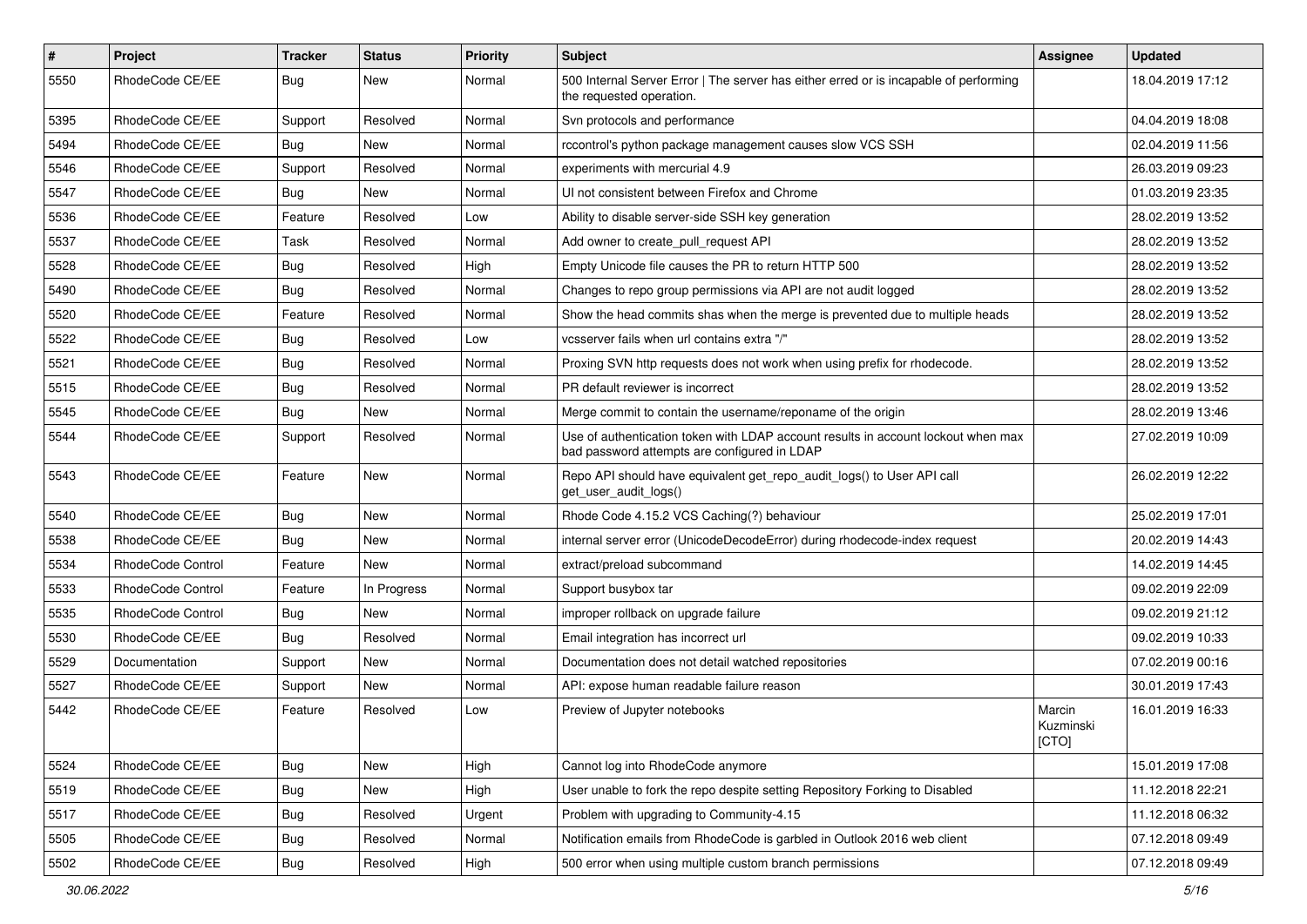| $\sharp$ | Project         | <b>Tracker</b> | <b>Status</b> | <b>Priority</b> | <b>Subject</b>                                                                                             | <b>Assignee</b>              | <b>Updated</b>   |
|----------|-----------------|----------------|---------------|-----------------|------------------------------------------------------------------------------------------------------------|------------------------------|------------------|
| 5509     | RhodeCode CE/EE | Bug            | New           | Normal          | Remove `!important attributes` from UI elements                                                            |                              | 07.12.2018 07:40 |
| 5511     | RhodeCode CE/EE | Feature        | New           | Normal          | New feature to synchronize the fork with the remote repo from the summary page                             |                              | 13.11.2018 01:23 |
| 5512     | RhodeCode CE/EE | Bug            | New           | Normal          | Show commit phase in summary view                                                                          |                              | 09.11.2018 21:37 |
| 5503     | RhodeCode CE/EE | Support        | <b>New</b>    | Normal          | failed to upgrade to 4.13.3                                                                                |                              | 06.11.2018 18:28 |
| 5482     | RhodeCode CE/EE | Bug            | Resolved      | Normal          | Changing a repo's 'Remote pull uri' in its Settings fails with 'No repo type specified'                    |                              | 31.10.2018 08:37 |
| 5297     | RhodeCode CE/EE | Bug            | Resolved      | Normal          | Locale fails on a SuSE system                                                                              |                              | 31.10.2018 08:36 |
| 5304     | RhodeCode CE/EE | Bug            | Resolved      | Normal          | Email template not correct                                                                                 |                              | 31.10.2018 08:36 |
| 5506     | RhodeCode CE/EE | Bug            | New           | Normal          | Web UI fonts are not looking good and is difficult to read for people with low vision                      |                              | 26.10.2018 09:38 |
| 5504     | RhodeCode CE/EE | Feature        | New           | Normal          | Buttons to copy commit hash and to expand the commit message in the repo<br>summary view                   |                              | 26.10.2018 00:59 |
| 5500     | RhodeCode CE/EE | Bug            | New           | Normal          | How to enable/set "RC SKIP HOOKS" to disable svn hooks?                                                    |                              | 02.10.2018 07:45 |
| 5499     | RhodeCode CE/EE | Support        | New           | Normal          | ERROR [celery.worker.consumer.consumer] consumer: Cannot connect                                           |                              | 11.09.2018 08:39 |
| 5495     | RhodeCode CE/EE | Support        | <b>New</b>    | Normal          | Idap to crowd users_groups sync source                                                                     |                              | 10.09.2018 22:09 |
| 5497     | RhodeCode CE/EE | Support        | New           | Normal          | hg push hangs                                                                                              |                              | 30.08.2018 22:15 |
| 4044     | RhodeCode CE/EE | Feature        | Resolved      | Normal          | <b>Branch permissions</b>                                                                                  |                              | 30.08.2018 09:48 |
| 5468     | RhodeCode CE/EE | Support        | New           | Normal          | Check logic for updating last commit for repository groups                                                 |                              | 30.08.2018 09:47 |
| 5491     | RhodeCode CE/EE | Support        | New           | Urgent          | Upgrade RhodeCode Community + VCSSERVER from 4.10.4 to 4.12.4, pull request<br>stop working with reviewers |                              | 30.08.2018 09:47 |
| 5461     | RhodeCode CE/EE | Bug            | Resolved      | Normal          | Changes to user group permissions via API are not audit logged                                             |                              | 30.08.2018 09:47 |
| 5496     | RhodeCode CE/EE | Support        | New           | Normal          | database migration 4.11.6 mysql to 4.12.4 postgres                                                         |                              | 27.08.2018 21:17 |
| 5492     | RhodeCode CE/EE | <b>Bug</b>     | <b>New</b>    | Normal          | VCSServer + SVN 1.10                                                                                       |                              | 26.07.2018 15:01 |
| 5450     | RhodeCode Tools | Bug            | New           | Normal          | rhodecode-api get license info no longer works                                                             |                              | 17.07.2018 15:01 |
| 5408     | Documentation   | Task           | Resolved      | Low             | Upate nginx documentation for non standard SSL port                                                        |                              | 12.07.2018 23:21 |
| 5489     | RhodeCode CE/EE | Bug            | Resolved      | High            | grant_user_permission_to_repo_group API call fails to set permissions on child<br>repos                    |                              | 11.07.2018 09:57 |
| 5462     | RhodeCode CE/EE | Bug            | <b>New</b>    | Normal          | create_repo api fails with celery enabled                                                                  |                              | 10.07.2018 17:49 |
| 5484     | RhodeCode CE/EE | Support        | New           | Normal          | Setting up ssh, remote hg not found                                                                        |                              | 06.07.2018 23:41 |
| 5460     | RhodeCode CE/EE | <b>Bug</b>     | New           | Low             | Repo creation stuck when remote clone returns partial http code 500                                        |                              | 06.07.2018 19:14 |
| 5187     | RhodeCode CE/EE | Feature        | Resolved      | Normal          | changelog dynamic loading of commits                                                                       |                              | 12.06.2018 12:31 |
| 4089     | RhodeCode CE/EE | Bug            | Resolved      | Normal          | svn repository does not exist                                                                              |                              | 12.06.2018 12:29 |
| 5441     | RhodeCode CE/EE | Feature        | New           | Low             | Some files not parsed as XML files                                                                         | Marcin<br>Kuzminski<br>[CTO] | 12.06.2018 12:23 |
| 5475     | RhodeCode CE/EE | Bug            | New           | Normal          | Unable to locate user in OpenLDAP directory via Idaps                                                      |                              | 08.06.2018 20:06 |
| 5471     | RhodeCode CE/EE | <b>Bug</b>     | New           | Normal          | Webhook integration failing: need more than 3 values to unpack                                             |                              | 01.06.2018 02:26 |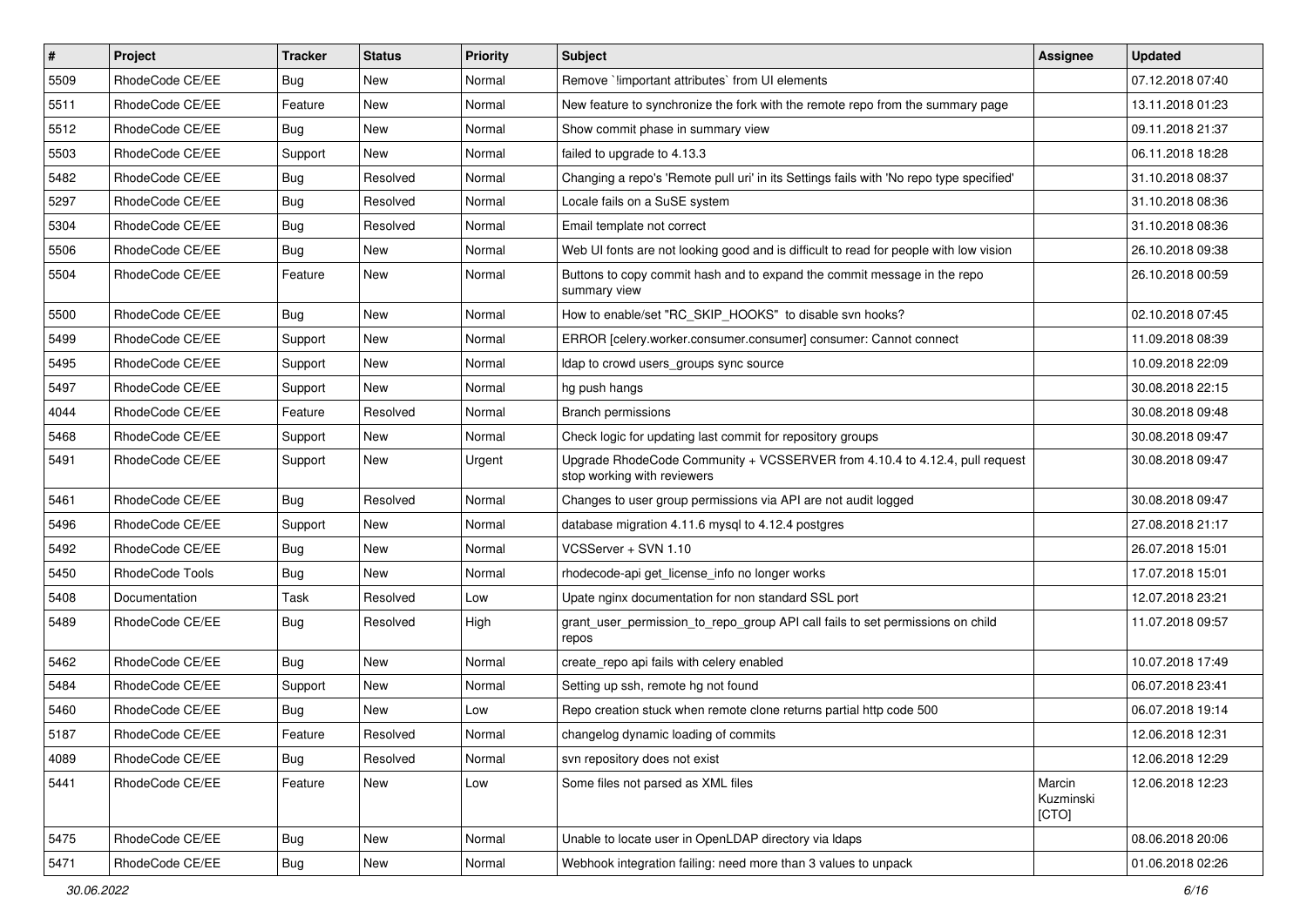| $\pmb{\#}$ | Project         | <b>Tracker</b> | <b>Status</b> | <b>Priority</b> | <b>Subject</b>                                                                                                                                                                       | Assignee                       | <b>Updated</b>   |
|------------|-----------------|----------------|---------------|-----------------|--------------------------------------------------------------------------------------------------------------------------------------------------------------------------------------|--------------------------------|------------------|
| 5444       | RhodeCode CE/EE | Bug            | Resolved      | Normal          | Error while creating a pull request on a Mercurial repository                                                                                                                        |                                | 17.04.2018 22:29 |
| 4074       | RhodeCode CE/EE | Feature        | <b>New</b>    | Normal          | Edit review comment                                                                                                                                                                  | <b>Bartłomiei</b><br>Wołyńczyk | 17.04.2018 21:51 |
| 3364       | RhodeCode CE/EE | Support        | <b>New</b>    | High            | Allow Specifying the Commit Message for Pull Request Merges                                                                                                                          |                                | 17.04.2018 21:51 |
| 5270       | RhodeCode CE/EE | Task           | New           | Normal          | Comments updates                                                                                                                                                                     | Bartłomiej<br>Wołyńczyk        | 17.04.2018 21:51 |
| 5391       | RhodeCode CE/EE | Task           | Resolved      | High            | Secure Email change                                                                                                                                                                  |                                | 17.04.2018 21:50 |
| 4290       | RhodeCode CE/EE | Task           | New           | Normal          | Allow to transplant the review status to merged commits                                                                                                                              |                                | 17.04.2018 21:50 |
| 4109       | RhodeCode CE/EE | <b>Bug</b>     | New           | Normal          | [files] The "switch to commit" widget is broken after using browser back button                                                                                                      |                                | 17.04.2018 21:50 |
| 4045       | RhodeCode CE/EE | Task           | <b>New</b>    | Normal          | File permissions                                                                                                                                                                     |                                | 17.04.2018 21:49 |
| 4120       | RhodeCode CE/EE | Task           | New           | Normal          | [ce] replace get repo nodes api                                                                                                                                                      | Daniel D                       | 17.04.2018 21:49 |
| 5457       | RhodeCode CE/EE | Bug            | Resolved      | Normal          | Internal server error on full-text search settings page with Elasticsearch                                                                                                           |                                | 16.04.2018 09:08 |
| 5414       | RhodeCode CE/EE | Bug            | <b>New</b>    | High            | When Opening New Pull Request, Target Revision Default Is Undesireable                                                                                                               |                                | 11.04.2018 23:20 |
| 5371       | RhodeCode CE/EE | Bug            | New           | Normal          | Comment times in Pull Requests are off by 1 day                                                                                                                                      |                                | 10.04.2018 15:11 |
| 5412       | RhodeCode CE/EE | Bug            | Resolved      | Normal          | Webhook for "pullrequest commented" event returns incomplete data                                                                                                                    |                                | 27.02.2018 18:00 |
| 5326       | RhodeCode CE/EE | Task           | Resolved      | Normal          | Public usergroup profile                                                                                                                                                             | <b>Bartłomiei</b><br>Wołyńczyk | 22.02.2018 15:44 |
| 2844       | RhodeCode CE/EE | Task           | New           | Normal          | Update Bcrypt to a maintained version                                                                                                                                                |                                | 17.02.2018 20:37 |
| 5386       | RhodeCode CE/EE | Task           | Resolved      | Normal          | Increase security for Email Change                                                                                                                                                   | Marcin<br>Kuzminski<br>[CTO]   | 17.02.2018 17:29 |
| 5439       | Documentation   | Bug            | New           | Low             | JIRA Integration description: Wrong sample link                                                                                                                                      |                                | 14.02.2018 14:25 |
| 5436       | RhodeCode CE/EE | Bug            | Resolved      | High            | Unable To Open Pull Request in 4.11.2                                                                                                                                                |                                | 14.02.2018 11:14 |
| 4246       | RhodeCode CE/EE | Task           | <b>New</b>    | Normal          | [ce, ee, vcs, git] add tests for annotated git tags                                                                                                                                  | Daniel D                       | 13.02.2018 18:03 |
| 5433       | RhodeCode CE/EE | Bug            | Resolved      | High            | RhodeCode Community 4.11 doesn't handle HG largefiles extension                                                                                                                      |                                | 01.02.2018 20:08 |
| 5410       | RhodeCode CE/EE | Bug            | New           | Normal          | After converting to CE, we get the following error when trying to view some repos in<br>the UI: "UnicodeDecodeError: 'ascii' codec can't decode byte" (full error in<br>Description) |                                | 25.01.2018 20:45 |
| 5423       | Documentation   | Support        | Resolved      | Normal          | API-Documentation for Method "create_repo_group" faulty                                                                                                                              |                                | 22.01.2018 16:23 |
| 5202       | RhodeCode CE/EE | Task           | Resolved      | Normal          | run git gc and git repack on GIT repos when we have a scheduler via celery in<br>pyramid                                                                                             |                                | 04.12.2017 20:49 |
| 5406       | RhodeCode CE/EE | Bug            | <b>New</b>    | Normal          | <b>Installer Fails</b>                                                                                                                                                               |                                | 01.12.2017 11:52 |
| 5405       | RhodeCode CE/EE | Bug            | New           | Normal          | Add repository from UI leads to HTTP/404                                                                                                                                             |                                | 28.11.2017 11:39 |
| 5404       | RhodeCode CE/EE | Task           | <b>New</b>    | Normal          | Add an option to detach review rules when deleting an user                                                                                                                           |                                | 22.11.2017 11:23 |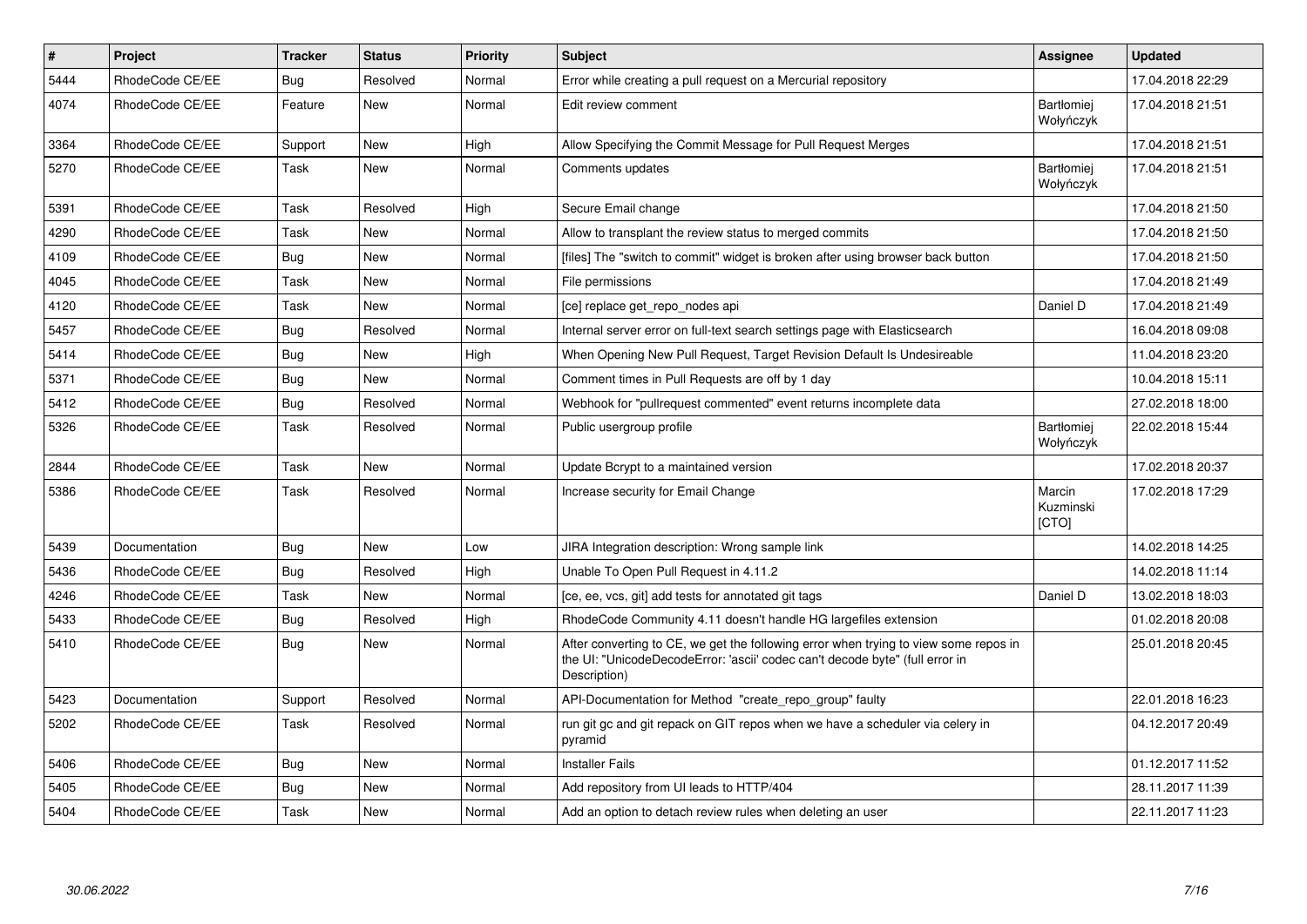| $\pmb{\#}$ | Project              | <b>Tracker</b> | <b>Status</b> | <b>Priority</b> | <b>Subject</b>                                                                    | Assignee                     | <b>Updated</b>   |
|------------|----------------------|----------------|---------------|-----------------|-----------------------------------------------------------------------------------|------------------------------|------------------|
| 4000       | RhodeCode CE/EE      | Feature        | New           | Normal          | Make compare more functional                                                      | Marcin<br>Kuzminski<br>[CTO] | 18.11.2017 19:11 |
| 4169       | RhodeCode CE/EE      | Task           | Resolved      | Normal          | re-architecture celery support                                                    |                              | 17.11.2017 19:21 |
| 5400       | RhodeCode CE/EE      | Task           | <b>New</b>    | Normal          | User group - subgroup support                                                     |                              | 06.11.2017 22:00 |
| 5316       | RhodeCode CE/EE      | Feature        | In Progress   | Normal          | UI should provide checkout URL for a SVN path                                     |                              | 06.11.2017 21:59 |
| 5396       | RhodeCode CE/EE      | Feature        | Resolved      | Normal          | Merge state with shadow repo should be created during pull request                |                              | 12.10.2017 21:57 |
| 5394       | RhodeCode CE/EE      | Support        | New           | Normal          | SVN to Git / Mercurial Migration                                                  |                              | 03.10.2017 09:29 |
| 4197       | RhodeCode CE/EE      | Task           | New           | Normal          | [ce, ee] get list of users with their permissions to a repository                 | Daniel D                     | 22.09.2017 10:30 |
| 5289       | RhodeCode CE/EE      | Feature        | <b>New</b>    | High            | Ability to Upload/Replace a file using the UI                                     |                              | 22.09.2017 10:29 |
| 4051       | RhodeCode CE/EE      | Task           | New           | Normal          | [ux, renderering] Consistent formatting on text fields.                           |                              | 22.09.2017 10:27 |
| 1457       | RhodeCode CE/EE      | Feature        | New           | Normal          | add allow permissions inheritance on repo groups                                  |                              | 22.09.2017 10:27 |
| 4299       | RhodeCode CE/EE      | Task           | New           | Normal          | TEMPLATE repo groups                                                              |                              | 22.09.2017 10:26 |
| 4193       | RhodeCode CE/EE      | Feature        | In Progress   | Normal          | Improve Filter Functionality in the Change Log                                    | Marcin<br>Kuzminski<br>[CTO] | 22.09.2017 10:25 |
| 5203       | RhodeCode CE/EE      | Task           | Resolved      | Normal          | optimise large repos speed                                                        |                              | 08.09.2017 16:10 |
| 5380       | RhodeCode CE/EE      | Bug            | Resolved      | Normal          | repo commits pageintion error                                                     |                              | 06.09.2017 19:16 |
| 5381       | RhodeCode CE/EE      | Bug            | Resolved      | Normal          | Email integration changeset links invalid                                         |                              | 06.09.2017 12:29 |
| 5382       | RhodeCode CE/EE      | Feature        | New           | Normal          | Support for repository aliases                                                    | Marcin<br>Kuzminski<br>[CTO] | 04.09.2017 15:17 |
| 5379       | RhodeCode CE/EE      | <b>Bug</b>     | Resolved      | Normal          | Journal RSS feed errors                                                           |                              | 01.09.2017 16:40 |
| 5343       | RhodeCode CE/EE      | Task           | Resolved      | Normal          | SSH key management and SSH support                                                |                              | 18.08.2017 23:50 |
| 5376       | RhodeCode CE/EE      | <b>Bug</b>     | Resolved      | Normal          | error: pretxnchangegroup.acl hook failed: acl: user "" denied on branch "default" |                              | 16.08.2017 19:45 |
| 5375       | RhodeCode CE/EE      | Support        | Resolved      | Normal          | How do I configure "Go to" to just search repository names?                       |                              | 16.08.2017 18:00 |
| 5337       | RhodeCode CE/EE      | Bug            | Resolved      | Normal          | Possible memory leak after few Git Pull Requests                                  |                              | 08.08.2017 13:08 |
| 4288       | RhodeCode CE/EE      | Task           | Resolved      | Normal          | [ce, ee] unify controllers that use diffs                                         | Daniel D                     | 02.08.2017 11:41 |
| 4234       | RhodeCode CE/EE      | Task           | New           | Normal          | prepare and test RhodeCode VM image for AWS                                       | Marcin Lulek                 | 11.07.2017 13:32 |
| 4312       | RhodeCode CE/EE      | Task           | New           | Normal          | Storage location changes                                                          |                              | 11.07.2017 13:31 |
| 5348       | Documentation        | <b>Bug</b>     | New           | Normal          | Uninstall documentaion missing some steps                                         |                              | 06.07.2017 10:25 |
| 5347       | Documentation        | Bug            | New           | Normal          | Post Install steps should include Apache or Nginx setup.                          |                              | 06.07.2017 10:23 |
| 5269       | RhodeCode CE/EE      | Support        | New           | Normal          | Upgrade from RC EE 3.7.1 to RC EE 4.x                                             |                              | 29.06.2017 19:36 |
| 5342       | RhodeCode Appenlight | Bug            | New           | Low             | Broken link [Applications Modify application]                                     |                              | 21.06.2017 21:21 |
| 5321       | RhodeCode CE/EE      | Feature        | Resolved      | Normal          | Audit logs                                                                        |                              | 21.06.2017 12:49 |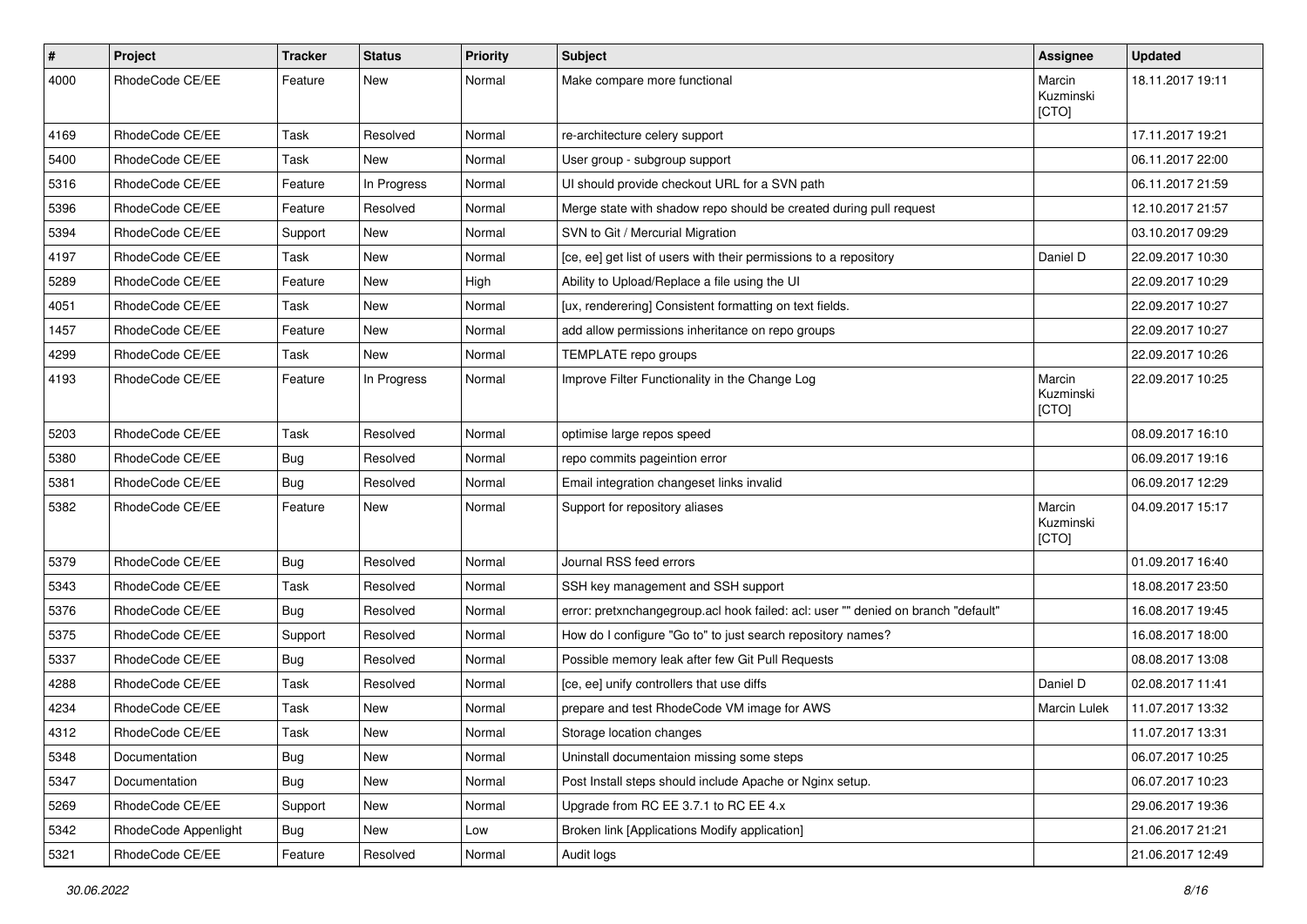| $\pmb{\#}$ | Project         | <b>Tracker</b> | <b>Status</b> | <b>Priority</b> | <b>Subject</b>                                                                                | Assignee                     | <b>Updated</b>   |
|------------|-----------------|----------------|---------------|-----------------|-----------------------------------------------------------------------------------------------|------------------------------|------------------|
| 4219       | RhodeCode CE/EE | Feature        | Resolved      | Normal          | [ce, ee] Add mandatory reviewers for pull requests                                            | Marcin<br>Kuzminski<br>[CTO] | 20.06.2017 15:23 |
| 4207       | RhodeCode CE/EE | Feature        | Resolved      | Normal          | Support for obsolescence markers in changelog UI                                              |                              | 19.05.2017 16:14 |
| 5225       | RhodeCode CE/EE | Task           | Resolved      | Normal          | add tag of author/contribitor to comments                                                     |                              | 11.05.2017 11:10 |
| 5265       | RhodeCode CE/EE | Task           | Resolved      | Normal          | Enable phases support                                                                         |                              | 11.05.2017 11:10 |
| 5278       | RhodeCode CE/EE | Feature        | New           | Normal          | Require support for git repositories of the form git://                                       |                              | 13.04.2017 15:20 |
| 5277       | RhodeCode CE/EE | Bug            | Resolved      | Normal          | table id=user_list_table - Ajax error                                                         |                              | 13.04.2017 01:04 |
| 5259       | RhodeCode CE/EE | Bug            | Resolved      | Normal          | user-journal storage changes                                                                  |                              | 12.04.2017 00:04 |
| 5273       | RhodeCode CE/EE | Feature        | <b>New</b>    | Normal          | Comment status                                                                                |                              | 07.04.2017 13:10 |
| 5271       | RhodeCode CE/EE | Feature        | New           | Normal          | Private comments                                                                              |                              | 07.04.2017 12:01 |
| 5266       | RhodeCode CE/EE | Bug            | Resolved      | Normal          | Validate if changes in target branches get's propagated on Pull request updates               |                              | 05.04.2017 18:10 |
| 5255       | RhodeCode CE/EE | Support        | New           | Normal          | I can't access issues created by me from mail                                                 |                              | 04.04.2017 11:28 |
| 4306       | RhodeCode CE/EE | Bug            | Resolved      | Normal          | Issue to push file with character # on a SVN                                                  |                              | 03.04.2017 16:44 |
| 2817       | RhodeCode CE/EE | Feature        | Resolved      | Normal          | Make largefiles downloadable from the interface                                               |                              | 27.03.2017 14:04 |
| 5257       | RhodeCode CE/EE | Bug            | New           | Normal          | Git repository with big binary file provokes error and strange behavior/memory leak<br>of RH. | Marcin<br>Kuzminski<br>[CTO] | 23.03.2017 22:02 |
| 4235       | RhodeCode CE/EE | Task           | Resolved      | High            | Support GIT LFS server                                                                        |                              | 23.03.2017 17:24 |
| 5256       | RhodeCode CE/EE | Feature        | New           | Normal          | Last repository access time.                                                                  |                              | 23.03.2017 16:34 |
| 5248       | Documentation   | Bug            | New           | Normal          | Installation of rhodecode-tools                                                               |                              | 16.03.2017 16:35 |
| 5235       | RhodeCode CE/EE | Task           | Resolved      | Normal          | relative image support                                                                        |                              | 10.03.2017 23:37 |
| 5237       | Documentation   | Support        | <b>New</b>    | Normal          | documentation for DR                                                                          |                              | 06.03.2017 23:34 |
| 5227       | RhodeCode CE/EE | Bug            | <b>New</b>    | Normal          | 400 during a svn checkout, file with special chars                                            |                              | 23.02.2017 17:43 |
| 5221       | RhodeCode CE/EE | Task           | Resolved      | Normal          | Missing comment type in emails                                                                |                              | 19.02.2017 21:46 |
| 5218       | RhodeCode CE/EE | Bug            | New           | Normal          | 500 when forking repository, when using special chars in password.                            |                              | 19.02.2017 21:46 |
| 5213       | RhodeCode CE/EE | Bug            | Resolved      | Normal          | Fixing Apache Proxy timeout issues                                                            |                              | 14.02.2017 09:44 |
| 4274       | RhodeCode CE/EE | Bug            | Resolved      | Normal          | 500 error when push big objects                                                               |                              | 13.02.2017 19:53 |
| 5210       | RhodeCode CE/EE | <b>Bug</b>     | Resolved      | Normal          | webook problems                                                                               |                              | 13.02.2017 19:43 |
| 5207       | RhodeCode CE/EE | Task           | Resolved      | Low             | Release 4.6.1                                                                                 |                              | 13.02.2017 18:04 |
| 5201       | RhodeCode CE/EE | Task           | Resolved      | Normal          | API: implement describe-methods                                                               |                              | 13.02.2017 15:57 |
| 5198       | RhodeCode CE/EE | Task           | Resolved      | Normal          | remove pyro4 from enterprise                                                                  |                              | 07.02.2017 19:28 |
| 1404       | RhodeCode CE/EE | <b>Bug</b>     | Resolved      | Normal          | clone of really huge git repo (4gb) causes pyro to explode                                    |                              | 07.02.2017 14:52 |
| 5184       | RhodeCode CE/EE | Task           | Resolved      | Normal          | bump pyramid to 1.7.X                                                                         |                              | 06.02.2017 21:50 |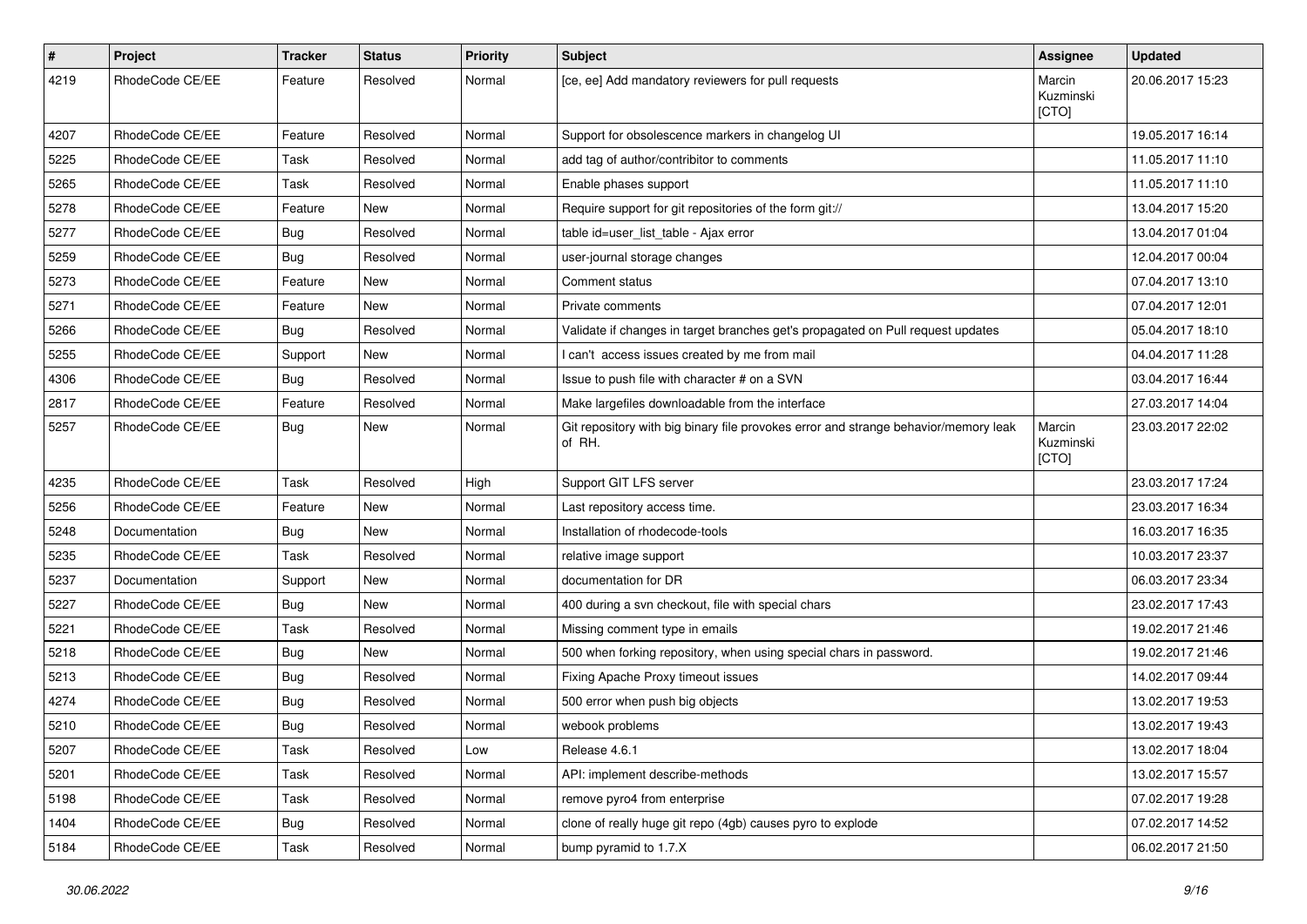| $\vert$ # | Project         | <b>Tracker</b> | <b>Status</b> | <b>Priority</b> | <b>Subject</b>                                                                                     | Assignee                     | <b>Updated</b>   |
|-----------|-----------------|----------------|---------------|-----------------|----------------------------------------------------------------------------------------------------|------------------------------|------------------|
| 4259      | RhodeCode CE/EE | Task           | Resolved      | Low             | Events, create post-create-user event                                                              | Daniel D                     | 30.01.2017 20:11 |
| 5164      | RhodeCode CE/EE | Bug            | Resolved      | Normal          | non-web calls are leaking session objects                                                          |                              | 13.01.2017 01:30 |
| 5153      | Documentation   | Bug            | Resolved      | Normal          | Documentation: /tmp permissions                                                                    |                              | 04.01.2017 13:02 |
| 5150      | RhodeCode CE/EE | Task           | Resolved      | Normal          | Password reset promts in my account should be hidden in accounts that are not of<br>type rhodecode | Marcin<br>Kuzminski<br>[CTO] | 02.01.2017 16:34 |
| 4678      | RhodeCode CE/EE | Task           | Resolved      | Normal          | Release 4.5.2                                                                                      |                              | 19.12.2016 17:32 |
| 4677      | RhodeCode CE/EE | Support        | Resolved      | High            | API get_repo_refs not working?                                                                     |                              | 19.12.2016 11:46 |
| 4676      | RhodeCode CE/EE | Bug            | Resolved      | Normal          | Some admin passwords can make installation fail                                                    |                              | 16.12.2016 16:16 |
| 4675      | RhodeCode CE/EE | Bug            | Resolved      | Normal          | Disk free inodes are displayed incorrectly                                                         |                              | 13.12.2016 22:41 |
| 4283      | RhodeCode CE/EE | Task           | Resolved      | Normal          | bump whoosh to 2.7.4 release                                                                       |                              | 13.12.2016 21:08 |
| 4670      | RhodeCode CE/EE | Task           | Resolved      | Normal          | Release 4.5.1                                                                                      | Marcin<br>Kuzminski<br>[CTO] | 06.12.2016 21:13 |
| 4666      | RhodeCode CE/EE | Task           | Resolved      | Normal          | Bump git and mercurial to latest versions                                                          |                              | 02.12.2016 19:01 |
| 4669      | RhodeCode CE/EE | Task           | New           | Normal          | disable pytest sugar on nix-build                                                                  |                              | 01.12.2016 12:52 |
| 4304      | RhodeCode CE/EE | Bug            | Resolved      | High            | Search: Internal Server Error                                                                      |                              | 26.11.2016 16:26 |
| 4311      | RhodeCode CE/EE | <b>Task</b>    | Resolved      | Normal          | Diffs feedback                                                                                     | Daniel D                     | 26.11.2016 14:10 |
| 4276      | RhodeCode CE/EE | Bug            | Resolved      | Normal          | System info page uses mercurial/git versions from RhodeCode instead of VCSServer                   | Marcin<br>Kuzminski<br>[CTO] | 14.11.2016 21:19 |
| 4251      | RhodeCode CE/EE | Task           | Feedback      | High            | [customer] Pull request with subrepos                                                              | Martin<br>Bornhold           | 10.11.2016 17:52 |
| 4305      | RhodeCode CE/EE | Task           | Resolved      | Normal          | Meta-tagging could be excluded from limit                                                          |                              | 09.11.2016 19:27 |
| 4303      | RhodeCode CE/EE | Support        | New           | Normal          | rhodecode instance                                                                                 |                              | 08.11.2016 16:32 |
| 4296      | RhodeCode CE/EE | Bug            | Resolved      | Normal          | [ee] Can not create pull requests with reviewers.                                                  | Daniel D                     | 07.11.2016 21:17 |
| 4003      | RhodeCode CE/EE | Task           | Resolved      | Normal          | User personal repository groups improvements                                                       |                              | 07.11.2016 16:12 |
| 4277      | RhodeCode CE/EE | Bug            | Resolved      | Normal          | [frontend] System info page does not work correctly in safari.                                     | Martin<br>Bornhold           | 04.11.2016 12:08 |
| 4297      | RhodeCode CE/EE | Task           | Resolved      | Normal          | redo the my-pull-requests page to use the datagrid                                                 | Marcin<br>Kuzminski<br>[CTO] | 01.11.2016 09:31 |
| 4301      | RhodeCode CE/EE | Feature        | New           | Normal          | [API] toggle force password reset in api for Idap users                                            |                              | 28.10.2016 15:43 |
| 3950      | RhodeCode CE/EE | Bug            | Resolved      | Normal          | [ce, ee] trying to merge pr against a deleted branch/bookmark breaks the pr page                   | Martin<br>Bornhold           | 27.10.2016 16:12 |
| 4279      | RhodeCode CE/EE | <b>Bug</b>     | Resolved      | Normal          | re-captcha validation is broken                                                                    | Martin<br>Bornhold           | 26.10.2016 22:27 |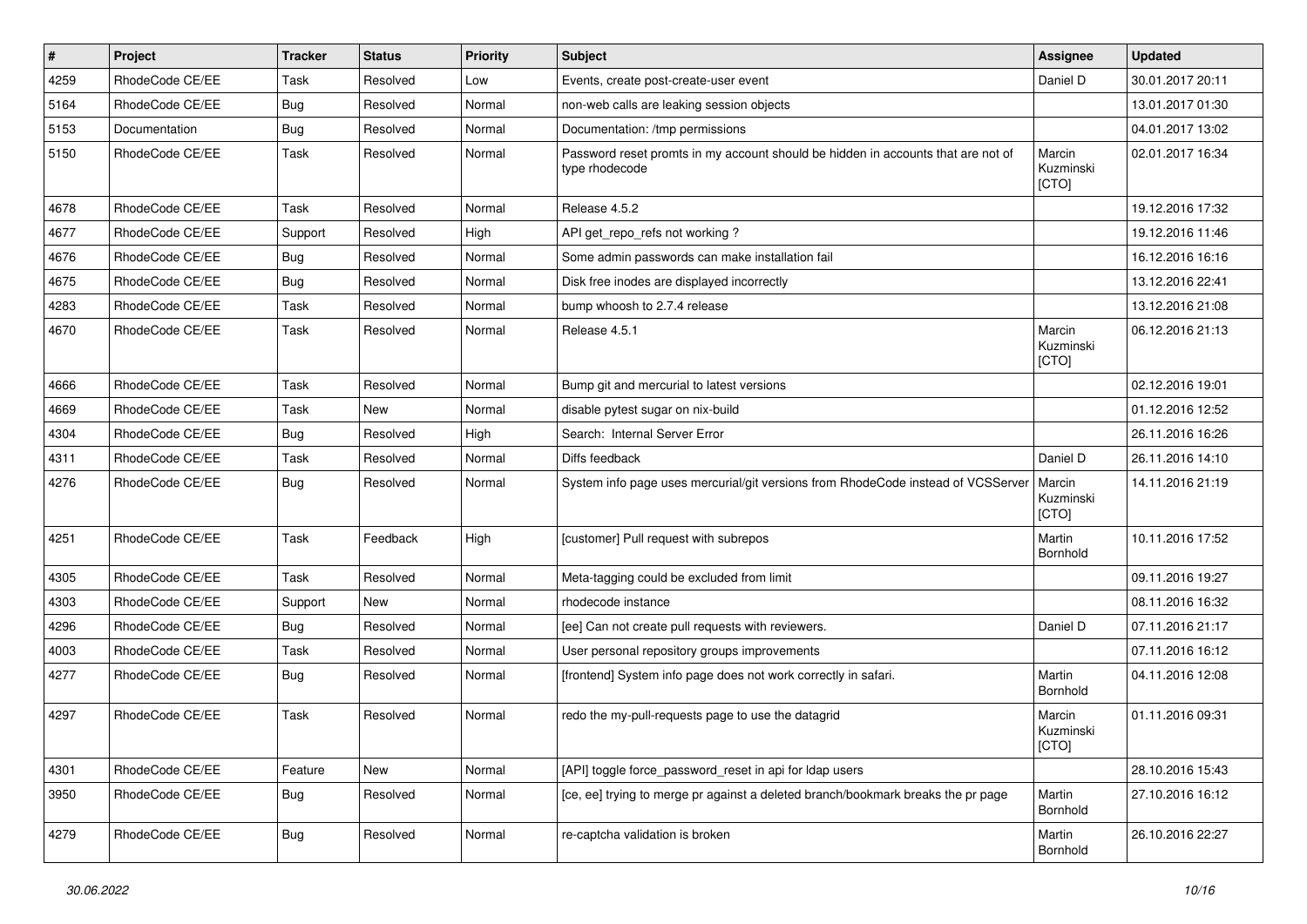| $\#$ | Project         | <b>Tracker</b> | <b>Status</b> | <b>Priority</b> | <b>Subject</b>                                                                                                       | Assignee                     | <b>Updated</b>   |
|------|-----------------|----------------|---------------|-----------------|----------------------------------------------------------------------------------------------------------------------|------------------------------|------------------|
| 1055 | RhodeCode CE/EE | Feature        | Resolved      | Normal          | [pr, vcs] Expose the shadow repository of a pull request                                                             | Martin<br>Bornhold           | 26.10.2016 10:33 |
| 4232 | RhodeCode CE/EE | Feature        | New           | Normal          | [ce, ee, pr, compare] redo diffs, support side by side diffs, html diffs                                             | Daniel D                     | 25.10.2016 15:40 |
| 4289 | RhodeCode CE/EE | Task           | New           | Low             | [ce, ee] clean up pygments lexer functions + handling                                                                | Daniel D                     | 21.10.2016 14:44 |
| 4282 | RhodeCode CE/EE | Task           | Resolved      | Normal          | Add inode limit together with disk usage                                                                             | Marcin<br>Kuzminski<br>[CTO] | 19.10.2016 12:18 |
| 4271 | RhodeCode CE/EE | Bug            | Resolved      | Normal          | Browsing new repository groups via SVN issue                                                                         | Martin<br>Bornhold           | 19.10.2016 11:11 |
| 4281 | RhodeCode CE/EE | Task           | Resolved      | Normal          | Fix docs on To `increase database performance`                                                                       | Marcin<br>Kuzminski<br>[CTO] | 18.10.2016 16:39 |
| 4278 | RhodeCode CE/EE | <b>Bug</b>     | Resolved      | Normal          | [admin] Clicking the save button in admin -> settings -> issue tracker leads to<br>exception if no patterns entered. | Daniel D                     | 18.10.2016 13:38 |
| 4285 | RhodeCode CE/EE | <b>Bug</b>     | New           | Normal          | Intermittent error while trying to create or fork a repository                                                       |                              | 17.10.2016 22:42 |
| 4266 | RhodeCode CE/EE | Bug            | Resolved      | Normal          | Error 500 on integrations page after setting up Webhook                                                              |                              | 17.10.2016 15:35 |
| 4245 | RhodeCode CE/EE | Task           | Resolved      | Normal          | Convert control command to use http mode by default                                                                  | Marcin<br>Kuzminski<br>[CTO] | 14.10.2016 16:13 |
| 4108 | RhodeCode CE/EE | Task           | Resolved      | Normal          | Release 4.2.2                                                                                                        |                              | 14.10.2016 13:08 |
| 4269 | RhodeCode CE/EE | Support        | Resolved      | Normal          | Allow flash messages to be permanently surpressed                                                                    | Marcin Lulek                 | 14.10.2016 12:46 |
| 4273 | RhodeCode CE/EE | Bug            | Resolved      | Urgent          | GIT executable not seen by vcsserver                                                                                 | Martin<br>Bornhold           | 13.10.2016 15:45 |
| 4237 | RhodeCode CE/EE | Task           | Resolved      | Normal          | Enable HTTP support                                                                                                  | Martin<br>Bornhold           | 12.10.2016 11:51 |
| 4272 | RhodeCode CE/EE | Feature        | New           | Normal          | Better SPAM protection                                                                                               |                              | 12.10.2016 11:14 |
| 4224 | RhodeCode CE/EE | <b>Bug</b>     | Resolved      | Normal          | [docs] update docs re: removing old instances when switching editions                                                | Lisa Quatmann                | 11.10.2016 15:36 |
| 4267 | RhodeCode CE/EE | Feature        | Resolved      | Normal          | [ce, ee] jira tracker integration wildcard project key support                                                       | Daniel D                     | 10.10.2016 20:13 |
| 4250 | RhodeCode CE/EE | <b>Bug</b>     | Resolved      | Normal          | Adding a reviewer into existing PR doesn't set a reason.                                                             | Marcin<br>Kuzminski<br>[CTO] | 07.10.2016 20:05 |
| 4252 | RhodeCode CE/EE | Support        | New           | Normal          | Backup & Recovery                                                                                                    |                              | 07.10.2016 19:47 |
| 4268 | RhodeCode CE/EE | <b>Bug</b>     | Resolved      | High            | [ee] default reviewers from changed lines is returning wrong values                                                  | Daniel D                     | 06.10.2016 14:35 |
| 4238 | RhodeCode CE/EE | Task           | Resolved      | Normal          | default reviewers updates                                                                                            | Daniel D                     | 06.10.2016 14:26 |
| 3488 | RhodeCode CE/EE | Bug            | Resolved      | Normal          | [frontend, styling] update icon font                                                                                 | Lisa Quatmann                | 04.10.2016 13:27 |
| 4256 | RhodeCode CE/EE | <b>Bug</b>     | New           | Normal          | [ce, ee, ux] Source code highlight colors conflict with red/green inserted/deleted<br>blocks                         | Daniel D                     | 03.10.2016 05:00 |
| 4255 | RhodeCode CE/EE | Bug            | New           | Normal          | [translation, i18n] translation not being applied to integrations pages                                              |                              | 30.09.2016 15:56 |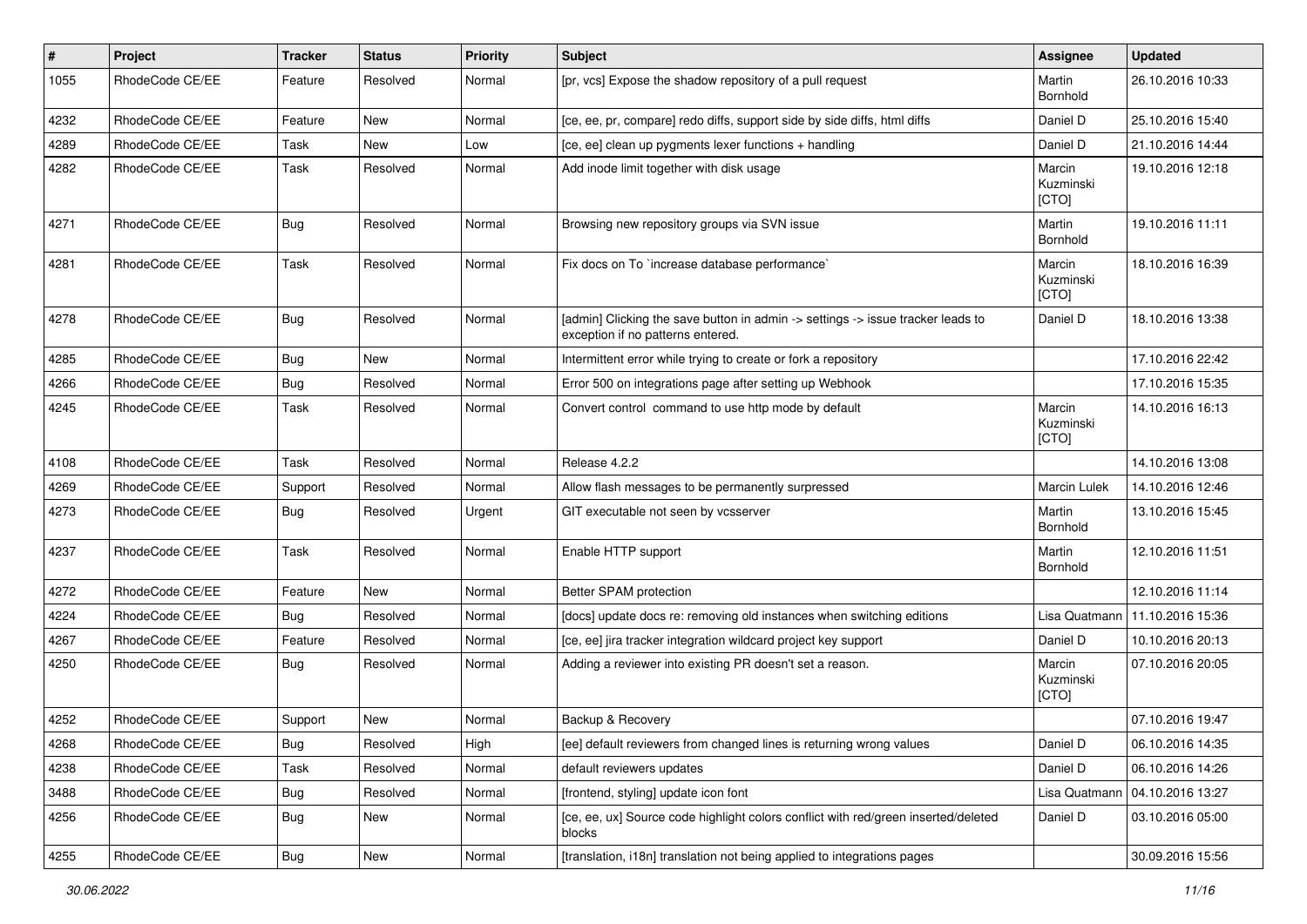| $\vert$ # | <b>Project</b>       | <b>Tracker</b> | <b>Status</b> | <b>Priority</b> | <b>Subject</b>                                                                                       | Assignee                     | <b>Updated</b>   |
|-----------|----------------------|----------------|---------------|-----------------|------------------------------------------------------------------------------------------------------|------------------------------|------------------|
| 4254      | RhodeCode CE/EE      | Bug            | Resolved      | Normal          | [frontend] 500 Internal Server Error with i18n-ed pages                                              | Lisa Quatmann                | 30.09.2016 14:38 |
| 4247      | RhodeCode CE/EE      | Bug            | Resolved      | Normal          | [vcs] Using current time as timestamp during archive creating leads to changing<br>hashes            | Martin<br>Bornhold           | 28.09.2016 12:07 |
| 4244      | RhodeCode CE/EE      | Support        | Resolved      | Normal          | mod_dav_svn template error when using auth_realm with spaces in it                                   | Martin<br>Bornhold           | 28.09.2016 12:07 |
| 4243      | RhodeCode CE/EE      | Support        | Resolved      | High            | Gist visibility update?                                                                              | Martin<br>Bornhold           | 27.09.2016 06:40 |
| 4121      | RhodeCode CE/EE      | Bug            | Resolved      | Normal          | [ce, ee] server announcement has extra margin                                                        | Lisa Quatmann                | 26.09.2016 14:00 |
| 4233      | RhodeCode CE/EE      | Bug            | Resolved      | High            | slack, git push problem                                                                              | Daniel D                     | 26.09.2016 11:56 |
| 4203      | RhodeCode CE/EE      | Task           | Resolved      | Normal          | Get rid of svn.proxy.parent_path_root, and replace it with reading storage location<br>from Database | Martin<br>Bornhold           | 22.09.2016 14:31 |
| 1131      | RhodeCode CE/EE      | Feature        | Resolved      | Normal          | Implement default reviewers for code review                                                          | Daniel D                     | 21.09.2016 18:28 |
| 4178      | RhodeCode CE/EE      | Bug            | Resolved      | Normal          | RhodeCode EE OVA VM wont run on a ESX 6.0 host                                                       | Marcin<br>Kuzminski<br>[CTO] | 15.09.2016 13:25 |
| 4206      | RhodeCode CE/EE      | <b>Bug</b>     | Resolved      | High            | Error creating SVN groups                                                                            |                              | 15.09.2016 13:24 |
| 4199      | RhodeCode CE/EE      | Bug            | Resolved      | High            | investigate: ongoing SSL problems when switching to 4.X from 3.X                                     | Johannes<br>Bornhold         | 15.09.2016 13:14 |
| 4194      | RhodeCode CE/EE      | Task           | Resolved      | Normal          | move svn http backend out of labs into a real VCS settings                                           | Lisa Quatmann                | 14.09.2016 23:16 |
| 4227      | RhodeCode CE/EE      | Support        | Resolved      | Normal          | VBScript files detected as text/plain - no syntax highlighting                                       |                              | 14.09.2016 22:38 |
| 4226      | RhodeCode CE/EE      | Feature        | New           | Normal          | [settings, system info] add VCS and Channelstream status to System Info                              |                              | 14.09.2016 16:45 |
| 4179      | RhodeCode CE/EE      | Task           | New           | Normal          | [ce, ee] refine perms summary list                                                                   | Daniel D                     | 14.09.2016 12:09 |
| 4208      | RhodeCode CE/EE      | Bug            | New           | Normal          | [ce, ee] test errors get hidden by error page                                                        | Daniel D                     | 14.09.2016 12:00 |
| 4225      | RhodeCode CE/EE      | Feature        | Resolved      | Normal          | [ce, ee] repo group integrations cascade to child repo groups                                        | Daniel D                     | 14.09.2016 11:12 |
| 4223      | RhodeCode CE/EE      | Bug            | Resolved      | High            | [git, tags] annotated tags not appearing in UI                                                       | Daniel D                     | 12.09.2016 06:12 |
| 4192      | RhodeCode CE/EE      | Feature        | Resolved      | Normal          | [ce, ee] slack/hipchat integrations group commits by branch pushed                                   |                              | 09.09.2016 19:01 |
| 4151      | RhodeCode CE/EE      | Task           | Resolved      | Normal          | [packaging] Subversion to current 1.9.X                                                              |                              | 09.09.2016 10:18 |
| 4153      | RhodeCode CE/EE      | Task           | Resolved      | Normal          | Optimize readme fetching by changing the system of readme detection                                  | Johannes<br>Bornhold         | 09.09.2016 10:17 |
| 4222      | RhodeCode CE/EE      | Feature        | New           | Normal          | Configurable detection of READMEs                                                                    |                              | 09.09.2016 10:05 |
| 4220      | RhodeCode Appenlight | Feature        | New           | Low             | Search params allow sorting of result.                                                               |                              | 06.09.2016 16:33 |
| 4216      | RhodeCode CE/EE      | Task           | New           | Normal          | [ux, renderers] implement consistent rendering for text fields                                       |                              | 06.09.2016 11:46 |
| 4213      | RhodeCode CE/EE      | Feature        | New           | High            | Embed PostgreSQL database                                                                            | Marcin<br>Kuzminski<br>[CTO] | 03.09.2016 23:45 |
| 4181      | RhodeCode CE/EE      | Task           | Resolved      | Normal          | Integrations: allow root repos only integrations                                                     | Daniel D                     | 31.08.2016 17:44 |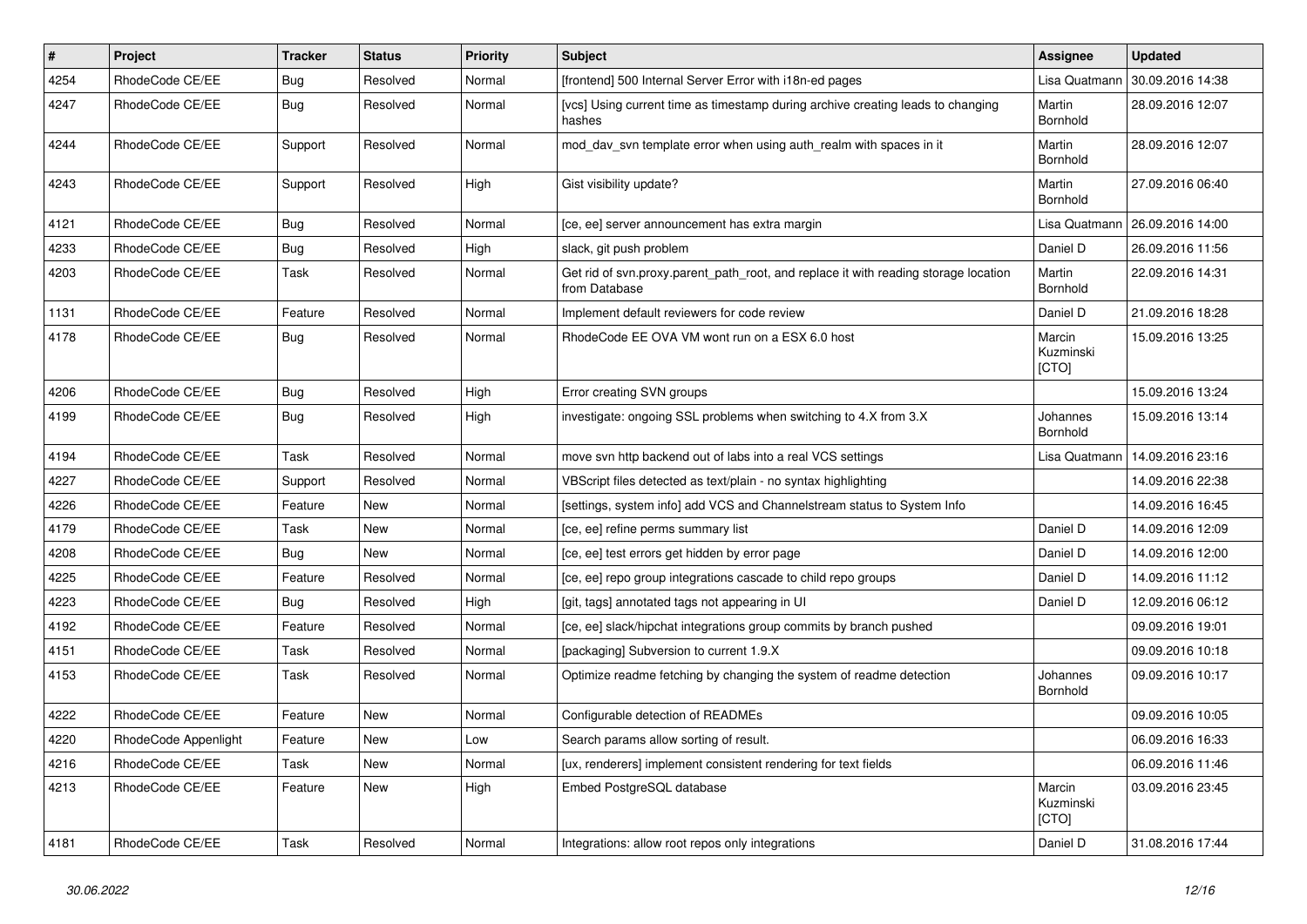| $\vert$ # | Project         | <b>Tracker</b> | <b>Status</b> | <b>Priority</b> | Subject                                                                                                            | <b>Assignee</b>              | <b>Updated</b>   |
|-----------|-----------------|----------------|---------------|-----------------|--------------------------------------------------------------------------------------------------------------------|------------------------------|------------------|
| 4202      | RhodeCode CE/EE | Task           | Resolved      | Normal          | Polish the 503.html page                                                                                           | Daniel D                     | 30.08.2016 23:54 |
| 4166      | RhodeCode CE/EE | Bug            | Resolved      | Urgent          | [ce] Rhodecode crashing after MySQL error                                                                          |                              | 23.08.2016 23:35 |
| 4140      | RhodeCode CE/EE | Task           | Resolved      | Normal          | Check middleware chain status, and Verify that special middleware is catching<br>exceptions correctly              |                              | 23.08.2016 12:13 |
| 4184      | RhodeCode CE/EE | Bug            | Resolved      | High            | fix content INT overflow bug                                                                                       | Marcin<br>Kuzminski<br>[CTO] | 23.08.2016 10:31 |
| 4191      | RhodeCode CE/EE | Feature        | <b>New</b>    | Normal          | Add custom Image logo option to header                                                                             |                              | 22.08.2016 14:49 |
| 4189      | RhodeCode CE/EE | Bug            | <b>New</b>    | Normal          | Itests, git] count of commit ids is different for git than hg when comparing remote                                |                              | 22.08.2016 12:34 |
| 4180      | RhodeCode CE/EE | Task           | Resolved      | Normal          | integrations: possible limit the updates sent                                                                      | Daniel D                     | 22.08.2016 12:22 |
| 4190      | RhodeCode CE/EE | Bug            | New           | Normal          | [tests] fix or remove rst xss inline test                                                                          |                              | 22.08.2016 12:15 |
| 4188      | RhodeCode CE/EE | Bug            | New           | Normal          | [tests, svn] changeset tests produce different results for svn                                                     |                              | 22.08.2016 09:54 |
| 4182      | RhodeCode CE/EE | Feature        | <b>New</b>    | Normal          | add direct link from notification to corresponding PR                                                              |                              | 19.08.2016 12:35 |
| 4116      | RhodeCode CE/EE | Bug            | New           | High            | [ee] Starting EE or running paster commands like setup-rhodecode does not work<br>without setting LC ALL properly. |                              | 18.08.2016 21:03 |
| 4173      | RhodeCode CE/EE | <b>Bug</b>     | Resolved      | Urgent          | [ce, ee] mysql recycle pool timeout not working                                                                    | Daniel D                     | 16.08.2016 22:02 |
| 4175      | RhodeCode CE/EE | Feature        | Resolved      | Normal          | [ce, ee] repo group integrations                                                                                   | Daniel D                     | 16.08.2016 20:00 |
| 4147      | RhodeCode CE/EE | Task           | <b>New</b>    | Normal          | [ce, ee, docs] Events documentation                                                                                | Daniel D                     | 15.08.2016 12:33 |
| 4163      | RhodeCode CE/EE | Task           | New           | Normal          | [ce, ee] celery refactor + upgrade                                                                                 |                              | 15.08.2016 12:32 |
| 2264      | RhodeCode CE/EE | Bug            | Resolved      | Normal          | New user password change doesn't actually require a password change.                                               |                              | 12.08.2016 16:01 |
| 3967      | RhodeCode CE/EE | Support        | In Progress   | Normal          | Server 500 error                                                                                                   |                              | 11.08.2016 13:39 |
| 3454      | RhodeCode CE/EE | Task           | Feedback      | Normal          | [ce/ee] visually differentiate the two editions                                                                    | Marcin<br>Kuzminski<br>[CTO] | 10.08.2016 03:30 |
| 3923      | RhodeCode CE/EE | Bug            | <b>New</b>    | Normal          | odd exception on running internal-code                                                                             |                              | 09.08.2016 10:54 |
| 4157      | RhodeCode CE/EE | Feature        | <b>New</b>    | Normal          | [integrations] Integrate with industry standard SW development tools                                               | Daniel D                     | 08.08.2016 12:55 |
| 4154      | RhodeCode CE/EE | Bug            | New           | Low             | [ce, ee] user register via github captcha                                                                          |                              | 05.08.2016 22:51 |
| 4144      | RhodeCode CE/EE | Feature        | New           | Normal          | [ux] improve enable/disable of notifications                                                                       |                              | 02.08.2016 17:19 |
| 3022      | RhodeCode CE/EE | Bug            | <b>New</b>    | Normal          | SVN support with repositories groups                                                                               |                              | 26.07.2016 18:25 |
| 4092      | RhodeCode CE/EE | Bug            | Feedback      | Normal          | [ce, ee] Redmine/JIRA integrations - smart commits                                                                 | Daniel D                     | 21.07.2016 12:59 |
| 4110      | RhodeCode CE/EE | Bug            | In Progress   | Normal          | [ce, ee] repos can be named _admin, _static                                                                        | Daniel D                     | 20.07.2016 19:51 |
| 3971      | RhodeCode CE/EE | <b>Bug</b>     | Resolved      | Normal          | [ce, vcs] Merge requests/Pull requests failing due to rebase problem                                               | Johannes<br>Bornhold         | 19.07.2016 15:54 |
| 3504      | RhodeCode CE/EE | Task           | In Progress   | Normal          | [routing] Move static assets under a common prefix                                                                 |                              | 19.07.2016 12:27 |
| 4091      | RhodeCode CE/EE | Bug            | Resolved      | Normal          | [ce, ee] Redmine integration blocks for 30 seconds if redmine server not available                                 | Daniel D                     | 15.07.2016 12:26 |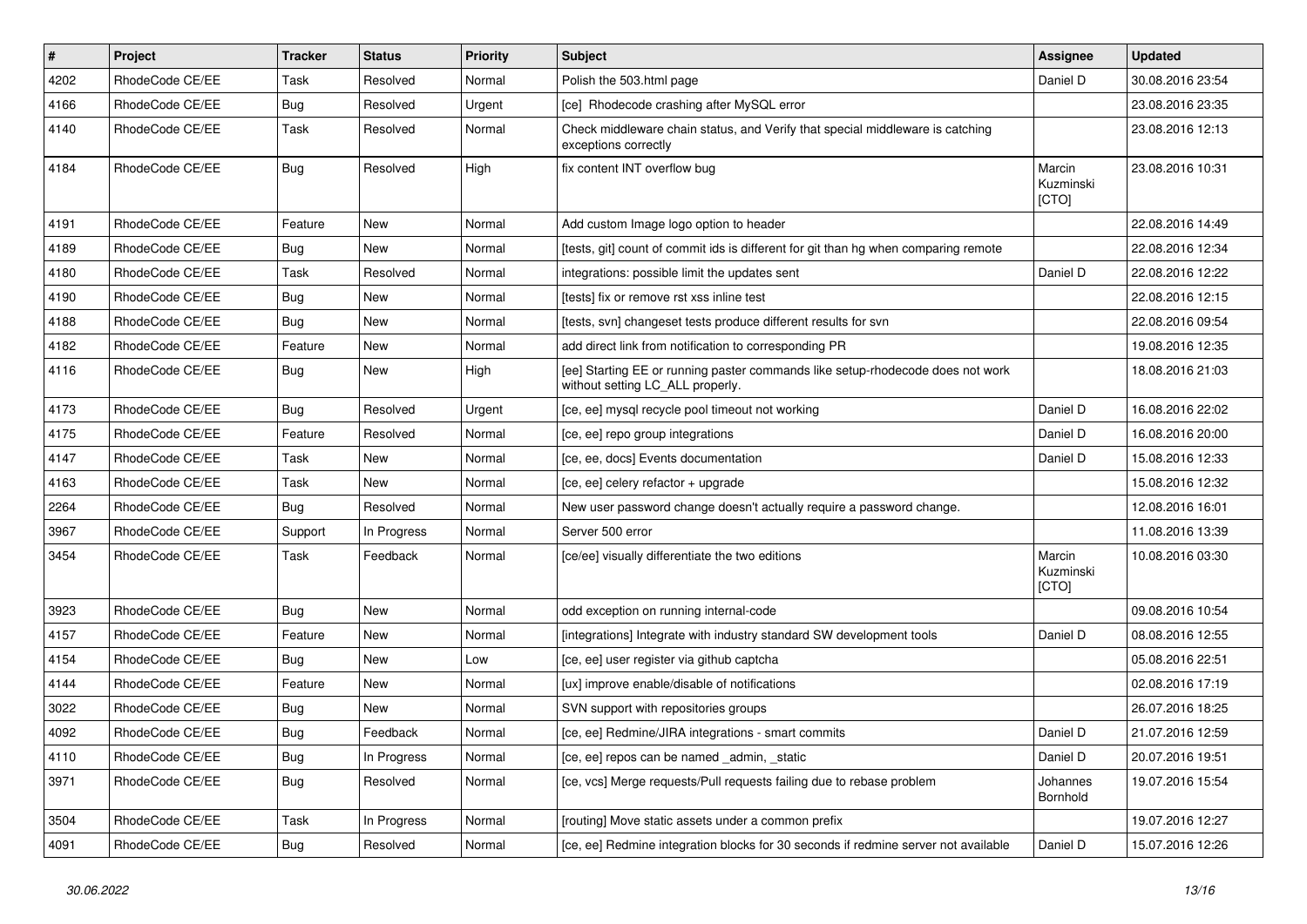| $\sharp$ | <b>Project</b>       | <b>Tracker</b> | <b>Status</b> | <b>Priority</b> | Subject                                                                                   | Assignee                     | <b>Updated</b>   |
|----------|----------------------|----------------|---------------|-----------------|-------------------------------------------------------------------------------------------|------------------------------|------------------|
| 4081     | RhodeCode CE/EE      | Support        | Resolved      | Normal          | Receiving server 500 error when trying to clone repo from windows client using<br>eclipse |                              | 12.07.2016 14:30 |
| 317      | Documentation        | Feature        | New           | High            | Styling                                                                                   | <b>Brian Butler</b>          | 07.07.2016 10:10 |
| 2744     | RhodeCode CE/EE      | Task           | Resolved      | Normal          | Deprecating Internet Explorer                                                             |                              | 06.07.2016 12:04 |
| 4035     | RhodeCode CE/EE      | Bug            | In Progress   | Normal          | failed to create whoosh index                                                             | Marcin<br>Kuzminski<br>[CTO] | 06.07.2016 00:04 |
| 4071     | RhodeCode Appenlight | Feature        | <b>New</b>    | Normal          | Allow for easy out-out of assigned permissions                                            |                              | 05.07.2016 10:14 |
| 4065     | RhodeCode CE/EE      | <b>Bug</b>     | Resolved      | Normal          | [ux, login] 404 on login after comment attempt                                            | Marcin<br>Kuzminski<br>[CTO] | 04.07.2016 00:40 |
| 3093     | Documentation        | Task           | New           | Normal          | [API] - update hg/git update pr API. Auto updates PR on push                              | <b>Brian Butler</b>          | 01.07.2016 14:15 |
| 3092     | Documentation        | Task           | New           | Normal          | [RCE, ini] - doc available settings + check tender with Gemalto hacks                     | <b>Brian Butler</b>          | 01.07.2016 14:15 |
| 737      | Documentation        | Task           | New           | Normal          | What is an extra field and how do you add it?                                             |                              | 01.07.2016 14:15 |
| 687      | Documentation        | Feature        | New           | Normal          | [Integraton] - Elastic search integration                                                 | <b>Brian Butler</b>          | 01.07.2016 14:15 |
| 682      | Documentation        | Task           | New           | Normal          | Error Msg guide                                                                           | <b>Brian Butler</b>          | 01.07.2016 14:15 |
| 659      | Documentation        | Feature        | New           | Normal          | Peer to Peer Failover                                                                     | <b>Brian Butler</b>          | 01.07.2016 14:15 |
| 4064     | RhodeCode Appenlight | Feature        | New           | Normal          | Create a multiple action feature for Reports and Logs lists                               |                              | 30.06.2016 15:18 |
| 4063     | RhodeCode Appenlight | Feature        | New           | Normal          | add option to specify custom value in dashboard select                                    |                              | 30.06.2016 15:17 |
| 4062     | RhodeCode Appenlight | Feature        | New           | Normal          | A way to see browser breakdown for an error                                               |                              | 30.06.2016 15:16 |
| 4061     | RhodeCode Appenlight | Feature        | New           | Normal          | Timezone for applications                                                                 |                              | 30.06.2016 15:16 |
| 4060     | RhodeCode Appenlight | Feature        | New           | Normal          | Replayable requests                                                                       |                              | 30.06.2016 15:15 |
| 4059     | RhodeCode Appenlight | Feature        | New           | Normal          | Server Monitoring                                                                         |                              | 30.06.2016 15:15 |
| 4057     | RhodeCode Appenlight | Feature        | New           | Normal          | Negation option for search filter                                                         |                              | 30.06.2016 15:12 |
| 4056     | RhodeCode Appenlight | Feature        | New           | Normal          | Optionally allow to filter graphs per machine in dashboard                                |                              | 30.06.2016 15:12 |
| 4052     | RhodeCode Appenlight | Task           | New           | Normal          | release fixes                                                                             | Marcin Lulek                 | 29.06.2016 12:14 |
| 3999     | RhodeCode CE/EE      | Feature        | Resolved      | Normal          | Add `send account information` to user creation page                                      |                              | 28.06.2016 15:22 |
| 4036     | RhodeCode CE/EE      | Bug            | Resolved      | Normal          | encrypted clone_uri can throw unicodeerror after key change                               | Marcin<br>Kuzminski<br>[CTO] | 27.06.2016 19:38 |
| 4040     | RhodeCode CE/EE      | Bug            | New           | Low             | [ce, ee] logout when logged out causes 403 Cross-site request forgery detected            |                              | 23.06.2016 13:40 |
| 3991     | RhodeCode Appenlight | Bug            | Resolved      | Normal          | report logs need upper margin                                                             |                              | 21.06.2016 18:55 |
| 3989     | RhodeCode Appenlight | Bug            | Resolved      | Normal          | even up report spacing                                                                    |                              | 21.06.2016 18:55 |
| 3987     | RhodeCode Appenlight | Bug            | New           | Normal          | adjust footer so it's consistent with the website footer                                  |                              | 15.06.2016 10:20 |
| 4017     | RhodeCode Appenlight | Feature        | New           | Low             | application logos need help                                                               |                              | 14.06.2016 11:52 |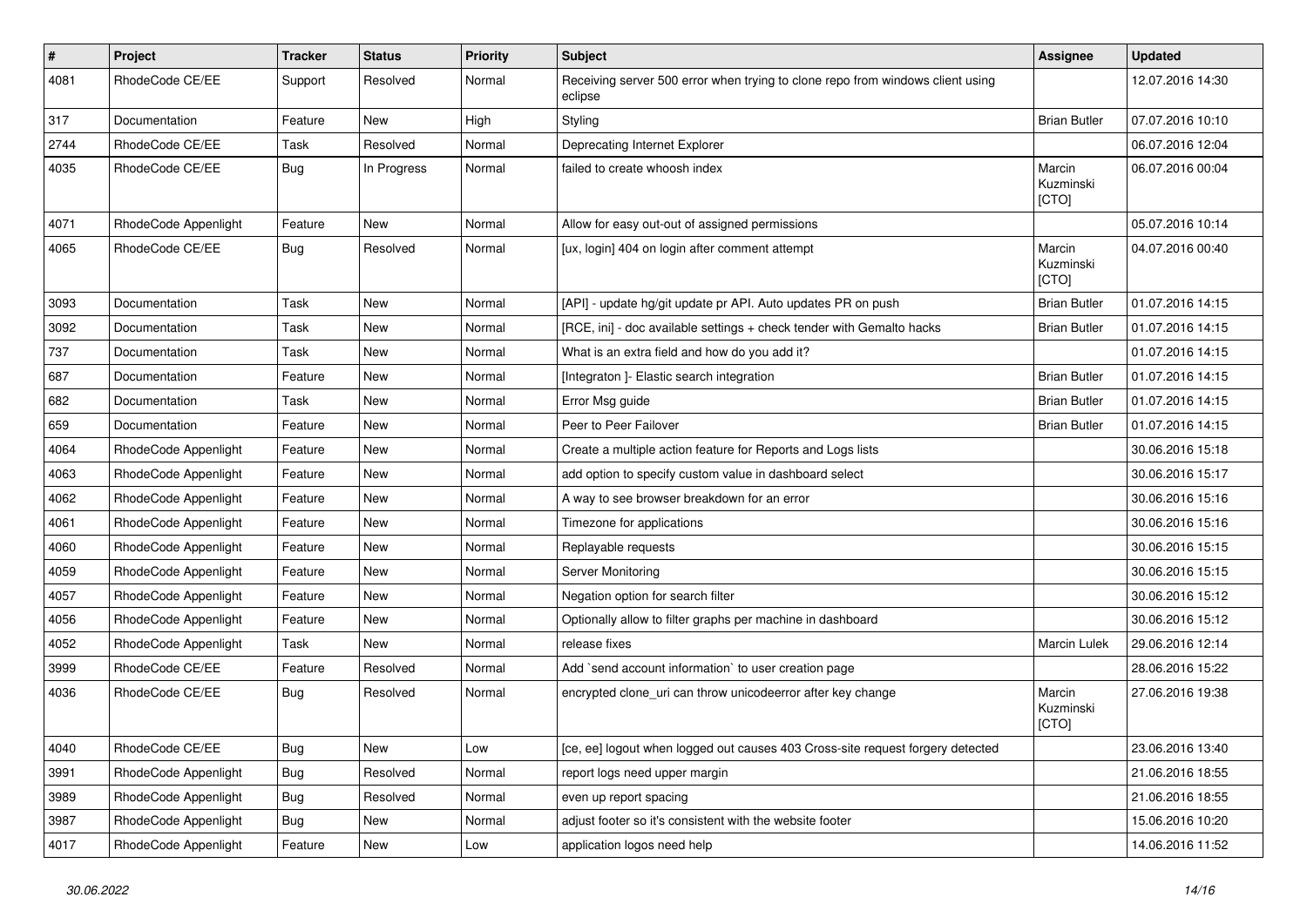| $\vert$ # | Project              | <b>Tracker</b> | <b>Status</b> | <b>Priority</b> | <b>Subject</b>                                                                                | <b>Assignee</b>              | <b>Updated</b>   |
|-----------|----------------------|----------------|---------------|-----------------|-----------------------------------------------------------------------------------------------|------------------------------|------------------|
| 3994      | RhodeCode Appenlight | Bug            | New           | Normal          | during setup, user is given option to make admin account even if one does not exist           |                              | 08.06.2016 12:44 |
| 3372      | RhodeCode CE/EE      | Bug            | In Progress   | High            | [Idap, groups] Customer gets an empty list of groups                                          | Mikhail<br>Chernykh          | 08.06.2016 11:32 |
| 3990      | RhodeCode Appenlight | Bug            | New           | Normal          | some dashboard builder buttons are up against fields                                          |                              | 07.06.2016 12:01 |
| 3986      | RhodeCode Appenlight | Bug            | <b>New</b>    | Normal          | table headers should be left aligned                                                          |                              | 07.06.2016 11:53 |
| 3486      | RhodeCode CE/EE      | Feature        | New           | Normal          | expose origin of permission in perm dict for users                                            |                              | 06.06.2016 10:54 |
| 3980      | RhodeCode CE/EE      | Feature        | New           | Normal          | Add CI engine                                                                                 |                              | 05.06.2016 21:32 |
| 3979      | RhodeCode CE/EE      | Feature        | <b>New</b>    | Normal          | Add kanban board                                                                              |                              | 05.06.2016 21:20 |
| 3978      | RhodeCode CE/EE      | Feature        | New           | Normal          | Add bug tracker                                                                               |                              | 05.06.2016 21:20 |
| 3977      | RhodeCode CE/EE      | Feature        | <b>New</b>    | Normal          | Wiki                                                                                          |                              | 05.06.2016 21:11 |
| 3963      | RhodeCode CE/EE      | Bug            | New           | Normal          | [ce] Getting a newly added repo via remap/rescan via api gives no data                        |                              | 27.05.2016 05:02 |
| 148       | RhodeCode CE/EE      | Feature        | New           | Normal          | [comments] Add per file and multiline comments in a changeset                                 |                              | 25.05.2016 10:20 |
| 3956      | RhodeCode CE/EE      | Bug            | <b>New</b>    | Normal          | [ce] - svn commit with all 'None' properties (author, message, etc.)                          |                              | 23.05.2016 17:22 |
| 3939      | RhodeCode CE/EE      | Bug            | New           | Normal          | [ux] changelog filter blank after going back in browser                                       |                              | 18.05.2016 14:50 |
| 3922      | RhodeCode CE/EE      | Bug            | <b>New</b>    | Normal          | svn backend returns different diff to git/hg backends                                         |                              | 11.05.2016 14:29 |
| 3615      | RhodeCode CE/EE      | Bug            | <b>New</b>    | Low             | (OperationalError) too many SQL variables on admin journal page                               |                              | 06.05.2016 11:45 |
| 3555      | RhodeCode CE/EE      | Bug            | Resolved      | Normal          | Then disabled repo location change the panel should explicitly state that it's disabled       |                              | 25.04.2016 10:34 |
| 3556      | RhodeCode CE/EE      | Task           | Resolved      | Normal          | Disable and rename initial repo scan flag                                                     | Marcin<br>Kuzminski<br>[CTO] | 22.04.2016 14:33 |
| 3549      | RhodeCode CE/EE      | Bug            | Resolved      | Normal          | [4.0.0 regression], file source links use last commit id instead of current commit id         | Marcin<br>Kuzminski<br>[CTO] | 21.04.2016 16:10 |
| 3239      | RhodeCode CE/EE      | Task           | Resolved      | Normal          | Catch all route for repo page or repo group page is always executing checks for<br>every page |                              | 21.04.2016 11:30 |
| 2539      | RhodeCode CE/EE      | Feature        | Feedback      | Normal          | Recursive deletion of resources                                                               |                              | 20.04.2016 08:52 |
| 3472      | RhodeCode CE/EE      | Feature        | New           | Normal          | Expose unified hooks that can be used in SSH backend                                          |                              | 14.04.2016 17:54 |
| 3484      | RhodeCode CE/EE      | Task           | New           | Normal          | oauth: reduce required permissions for 3rd party                                              |                              | 13.04.2016 12:33 |
| 3483      | RhodeCode CE/EE      | Bug            | New           | Normal          | oauth: disable 3rd party registration if RhodeCode registration is disabled                   | Marcin<br>Kuzminski<br>[CTO] | 13.04.2016 12:13 |
| 3460      | RhodeCode CE/EE      | Feature        | New           | Normal          | [ux, frontend] hide "show more" button when there is nothing more to show                     |                              | 11.04.2016 13:37 |
| 3455      | RhodeCode CE/EE      | Feature        | New           | Normal          | [ux] commit message search should render entire commit message                                |                              | 07.04.2016 17:50 |
| 3441      | RhodeCode CE/EE      | Bug            | New           | Normal          | [ux] clicking on line in file view scrolls to that line                                       |                              | 05.04.2016 13:35 |
| 3373      | RhodeCode CE/EE      | Feature        | New           | Normal          | Allow to create Bookmarks and Branches from UI                                                |                              | 05.04.2016 09:21 |
| 3440      | RhodeCode CE/EE      | Feature        | New           | Normal          | [design, ux] mock-up user interface for adding a branch/bookmark                              |                              | 05.04.2016 09:21 |